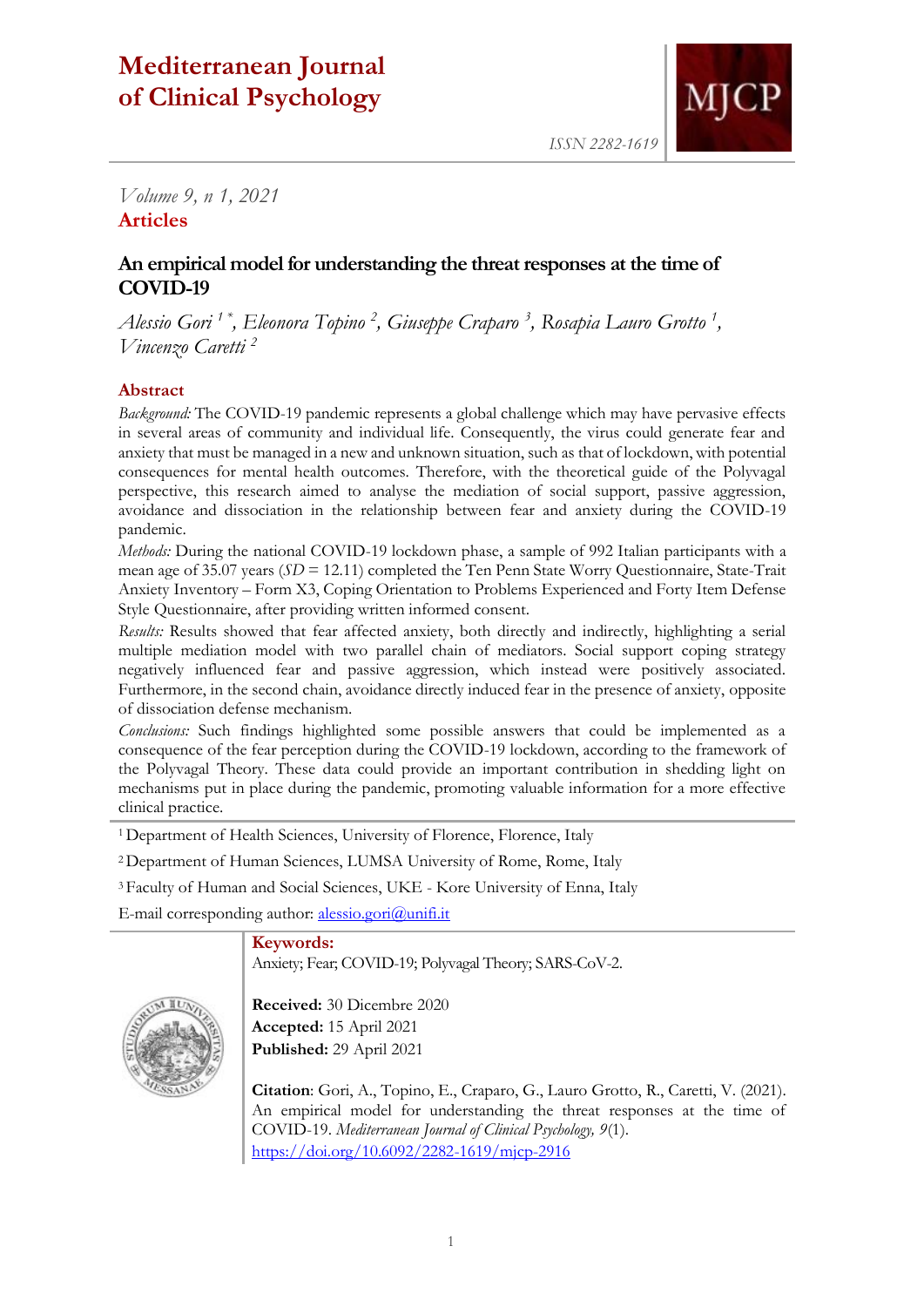#### **1. Introduction**

The COVID-19 is a viral infection caused by the new Coronavirus SARS-CoV-2 (He et al., 2020), which has spread rapidly worldwide since it has been discovered in Wuhan in late December 2019. This pandemic represents a global challenge with large-scale direct and indirect pervasive effects in various areas, such as the financial (Duan & Zhu, 2020) and healthcare (Lai et al., 2020) ones, and at different levels, *i.e.,* international (Phelan et al., 2020), community (Shah et al., 2020) and individual (Brooks et al., 2020; Settineri & Merlo, 2020). Given the extent of the situation, several research drew attention to the consequences for mental health (Di Giacomo, 2020), highlighting how such imposing events may have long-term negative impacts that could persist even after the emergency is over (Kothari et al., 2020; Koushik, 2020; Lima et al., 2020; Reardon, 2015): interpersonal difficulties (Pietrabissa & Simpson, 2020; Verdon & Racin, 2020), stress, depression, post traumatic symptoms (Passavanti et al., 2021), and sleep disorders (Somma et al., 2020) are just some of the effect detected during the COVID-19 outbreak. Furthermore, with the explosion of the pandemic, a parallel burst of fear and anxiety is spreading. Both these constructs denote a perceived threat response, but different criteria allow a clear distinction (Heeren, 2020; Presti et al., 2020; Starcevic et al., 2020). Fear is presentoriented, sudden, acute and short-lived, and involves several biological processes linked to the preparation for a response to immediate and potentially threatening events, thus resulting an adaptive defense mechanism essential for survival (Heeren, 2020; Schimmenti et al., 2020). However, when it is chronic or disproportionate, it becomes harmful and can be a key component in the development of several psychiatric disorders (Garcia, 2017). The characteristics of COVID-19 (such as its spread through an invisible and impalpable virus), the uncertainty about patient outcomes, the isolation, and the mandatory change of habits imposed by governments to protect the physical health of the population have brought people all over the world to experience a pervasive sense of fear (Soraci et al., 2020), responsible in turn for an intensification of psychological symptoms in individuals with pre-existing psychiatric disorders and for high levels of stress and anxiety in healthy subjects, further amplifying the harm of the disease itself (Shigemura et al., 2020). On the other hand, anxiety is future-oriented, with a gradual onset, a chronic course, a longer duration, and implies a cognitive re-evaluation of the fear: it could be defined as an emotional state "*characterized by subjective consciously perceived feelings of tension and apprehension*" (Speilberger et al., 1983, p. 8) and resulting from the anticipation of a real or perceived threatening event or situation (Spielberger, 2010). Just like fear, it has the function of defending an organism from possible threats (see, for a review, McNaughton & Corr, 2004), but it can become dysfunctional if prolonged for extended periods (Tanner, 2012). Disease outbreaks such as the COVID-19 emergency can favour the emergence of anxiety states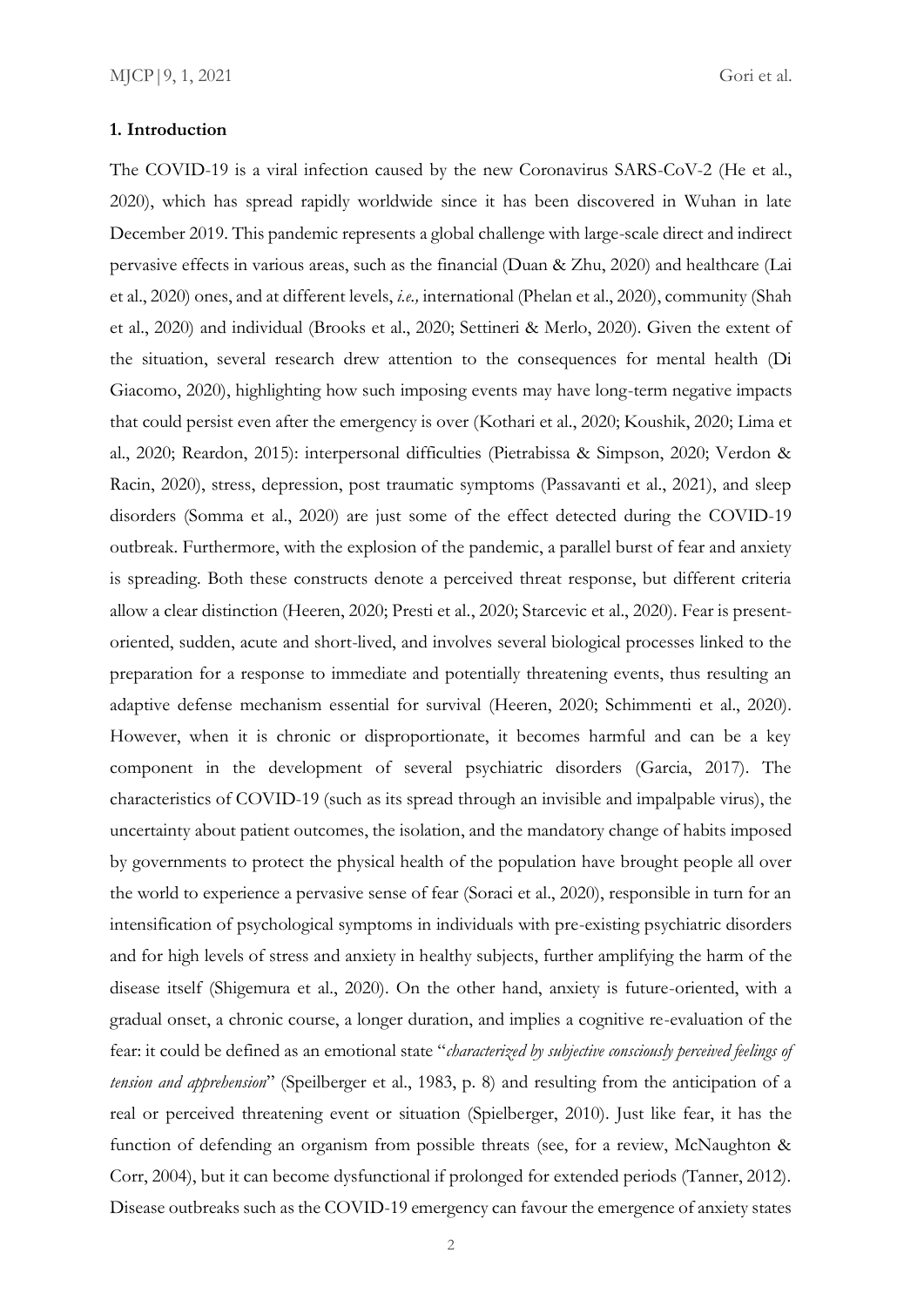(Benassi et al., 2020; Labrague & De los Santos, 2020); indeed, in the context of the pandemic, Wang et al. (2020) found that a relevant percentage of respondents reported clinically relevant anxiety levels, which had a significant impact on quality of life (Huang & Zhao, 2020): higher levels of coronavirus anxiety were strongly, positively associated with functional impairment, alcohol or drug coping, negative religious coping, extreme hopelessness, and passive suicidal ideation (Lee, 2020). Therefore, on the base of the above-described scenario, the present study aims to achieve better understanding of the path from fear to anxiety in individuals who are experiencing the lockdown due to the COVID-19 global pandemic, exploring the role of several coping strategies and defense mechanisms in influencing this relationship.

In this regard, Porges provides with the Polyvagal Theory a neurobiological model to explain the responses to face potentially threatening stimuli in cycles of engagement, mobilization and disconnection associated with the activity of the autonomic nervous system (Porges, 2009, 2011). The author explains that, in situations perceived as dangerous, the first implemented strategy implies an attempt to restore a state of safety through a co-regulation and involves the ventral-vagal circuit, myelinated and phylogenetically the most recent, linked to the ability to express emotions with the face, the voice, the prosody and the breath. In case of failure of social engagement attempts, the sympathetic system regulates metabolic capacity and heart rate predisposing the body to fight or flight reactions functional to survival. Finally, when these modalities are not useful or are not practicable, one last defensive response remains to be put in place, promoted by the most ancient dorsal-vagal system: freezing and shut down. In this way, Porges (2009, 2011) describes the responses to danger on a continuum of interaction with the outside world linked to the perception of availability and the effectiveness of existing resources.

This theoretical perspective is also reflected in further studies that highlight the effects of the different strategies implemented in response to stressful situations. Scientific literature, indeed, supports the protective role of social engagement due to the ventral-vagal circuit, indicating that the coping based on social support was negatively associated to post-traumatic symptoms, and positively related to post-traumatic growth (Dworkin et al., 2018; Gori et al., 2021a, 2021b). Consistently, perceived social support may have a protective role for psychological diseases, by reducing the perception of threat and increasing the one of having the necessary resources to face difficulties (Alessandri et al., 2012): indeed, perceived social support was positively associated with mental health (Harandi et al., 2017).

Concerning the sympathetic reactions, the fight or flight from the COVID-19, the "invisible enemy" (Shaw, 2020), could manifest itself with passive aggression or avoidance coping. The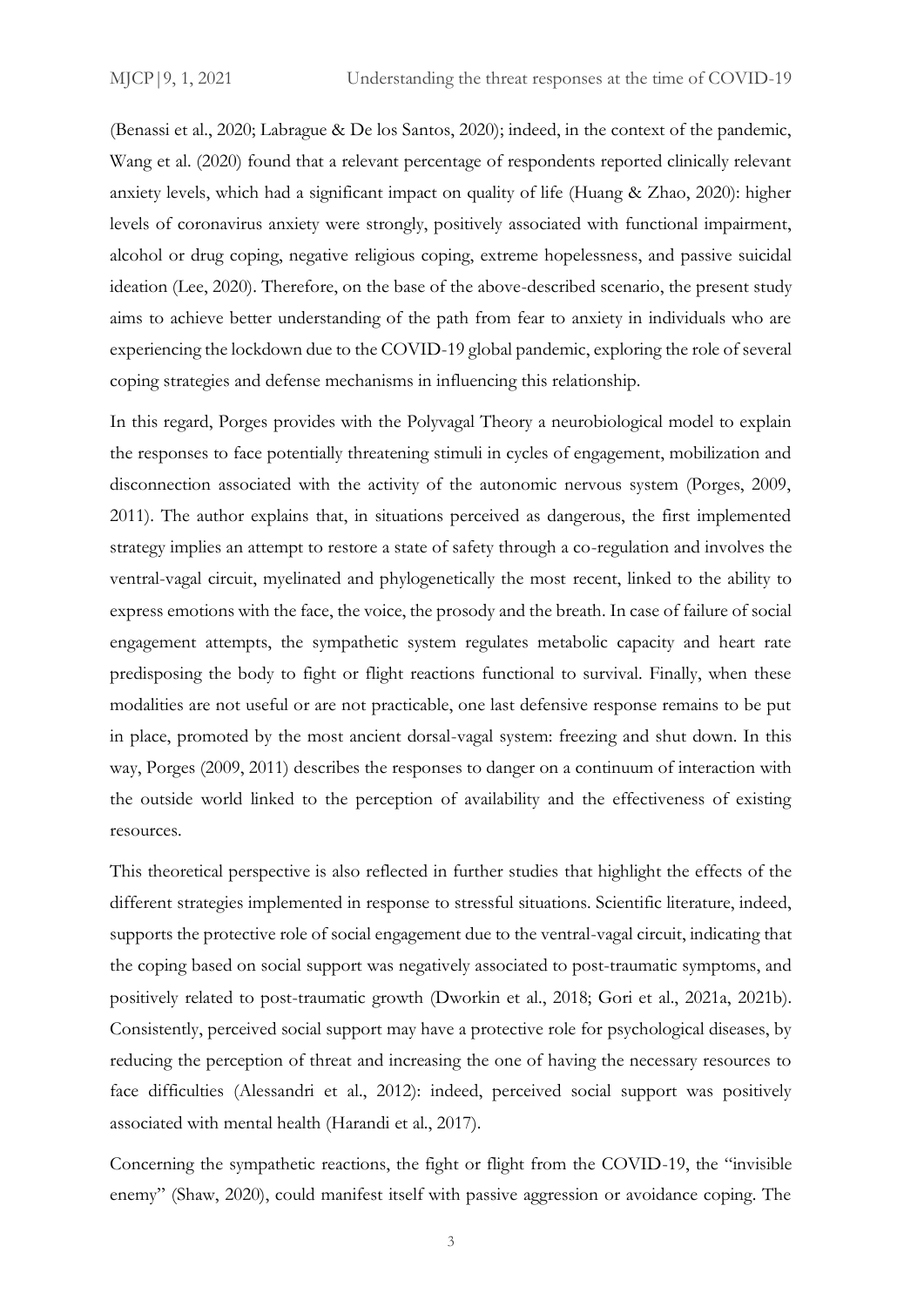first one may be described as a resistance or resentment towards authority, demands, responsibility through passivity (Segal et al., 2007), and was associated to stress, somatization, anxiety, depression and post-traumatic symptoms (Jun et al., 2015; Segal et al., 2007). On the other hand, avoidance coping is a way to deal with difficulties by making efforts to escape, avoid, or distract themselves from the situation (Folkman & Moskowitz, 2004). This may be functional in the short term, but previous studies showed its maladaptive effect in reducing negative emotions in the long term (Gross & Thompson, 2007; John & Gross, 2004). Finally, when the parasympathetically dominated shut down was the prominent peritraumatic response, the subject tried to protect itself through dissociative experiences. Dissociation is '*a disruption of and/or discontinuity in the normal integration of consciousness, memory, identity, emotion, perception, body representation, motor control, and behavior'* (APA, 2013, p. 291). In other worlds, it could be seen as a defence mechanism based on the psychological detachment from painful and traumatogenic events that may be difficult to process (van der Hart et al., 2006).

#### **1.1 Objectives of the study**

Previous research highlighted the usefulness of the Polyvagal Theory to understand reactions in response to signals of risk as well as safety (Porges, 2013). This also provided a lens to favour insights on aspects such as psychopathology (*e.g.,* Austin et al., 2007), interpersonal problems (Bailey et al., 2020), the ethology of emotional dysregulation (Beauchaine et al., 2007), traumatogenic experiences and physical diseases (Kolacz et al., 2019). Given this theoretical framework, this study aimed to apply and deepen the fear responses outlined by the Porges' Polyvagal Theory in the COVID-19 pandemic context. Therefore, the mediation of social support, passive aggression, avoidance and dissociation in the relationship between fear and anxiety was explored. More specially, a serial multiple mediation model with two parallel chain of mediators was carried out, by hypothesizing that:

**H1**: Fear correlates with Anxiety;

**H2**: Fear is related with Social Support and Passive Aggression, the mediator variables of the first chain;

**H3**: Social Support and Passive Aggression affect Anxiety;

**H4**: Fear is related with Avoidance and Dissociation, the mediator variables of the second chain;

**H5**: Avoidance and Dissociation affect Anxiety;

**H6**: The effect of Fear on Anxiety is mediated by Social Support, Passive Aggression, Avoidance, Dissociation.

These steps were used to analyze the effect of Fear on Anxiety, controlling for Social Support, Passive Aggression, Avoidance, Dissociation.

4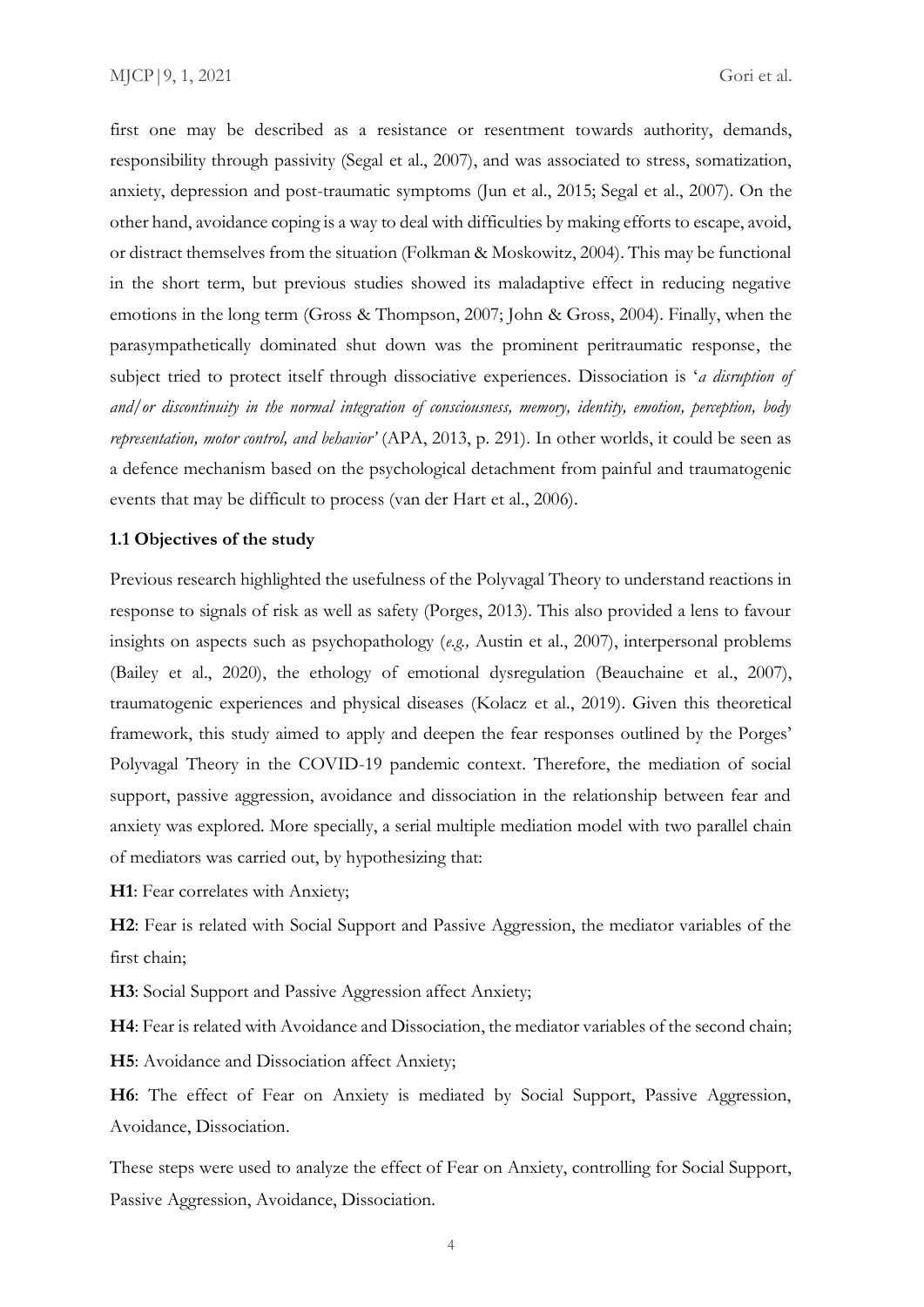#### **2. Method**

#### **2.1 Participants and procedure**

The sample consisted of 992 individuals (31.4% men and 68.6% women) with an age ranging from 18 to 72 ( $M = 35.07$ ;  $SD = 12.11$ ), which completed a web-based survey on Google Form platform. Respondents were recruited through a snowball-like procedure and privacy and anonymity have been guaranteed. They were informed of the objectives of the study and provided informed consent electronically before starting. Their participation in the study was voluntary: no compensation was given for involvement in the research and they were free to leave at any time. The survey was launched during the first Italian lockdown due to COVID-19 pandemic.

#### **2.2 Measures**

#### *Penn State Worry Questionnaire* (PSWQ)

The Penn State Worry Questionnaire (PSWQ; Meyer et al., 1990) is a 16-items self-report measure considered the gold-standard assessment instrument for pervasive and uncontrollable worry and fear. All items are rated on a 5-point Likert scale from 1 (= "*not at all typical*") to 5 (= "*very typical*"). The Italian version of Meloni and Grana (2001) was used for this study, showing to have excellent reliability in the present sample ( $\alpha$  = .93).

#### *State-Trait Anxiety Inventory – Form X3* (STAI – X3)

The State-Trait Anxiety Inventory – Form X (STAI – X; Spielberger et al., 1970) is a self-report measure to assess state or trait anxiety. In this study, the short Italian X3 version of Vidotto and Bertolotti (1991) was used, consisting of 10 items evaluating state anxiety and rated on a 4-point Likert scale (from 1= "*Not at all*" to 4= "*Very much so*"). In the present sample, it showed a excellent internal consistency, with a Cronbach's  $\alpha = 93$ .

#### *Coping Orientation to Problems Experienced - New Italian Version* (COPE-NVI)

The Coping Orientations to Problems Experienced (COPE; Carver et al., 1989) is a 60-items self-report questionnaire to assess the use of various coping styles in stressful situations. In this study, the *Coping Orientation to Problems Experienced - New Italian Version* (COPE-NVI; Sica et al., 2008). All the items are scored on a 4- point Likert scale (from 1 = "*I don't usually do this at all*" to 4 = "*I usually do this*"), grouped in 5 dimensions, with a good internal consistency in the present sample: 1) Social Support (12 items,  $\alpha = .90$ ), that is the search for emotional (e.g., emotional outburst or search for understanding) or instrumental (e.g., search for information) social support; 2) Avoidance Strategies (16 items,  $\alpha = .80$ ), including denial, behavioural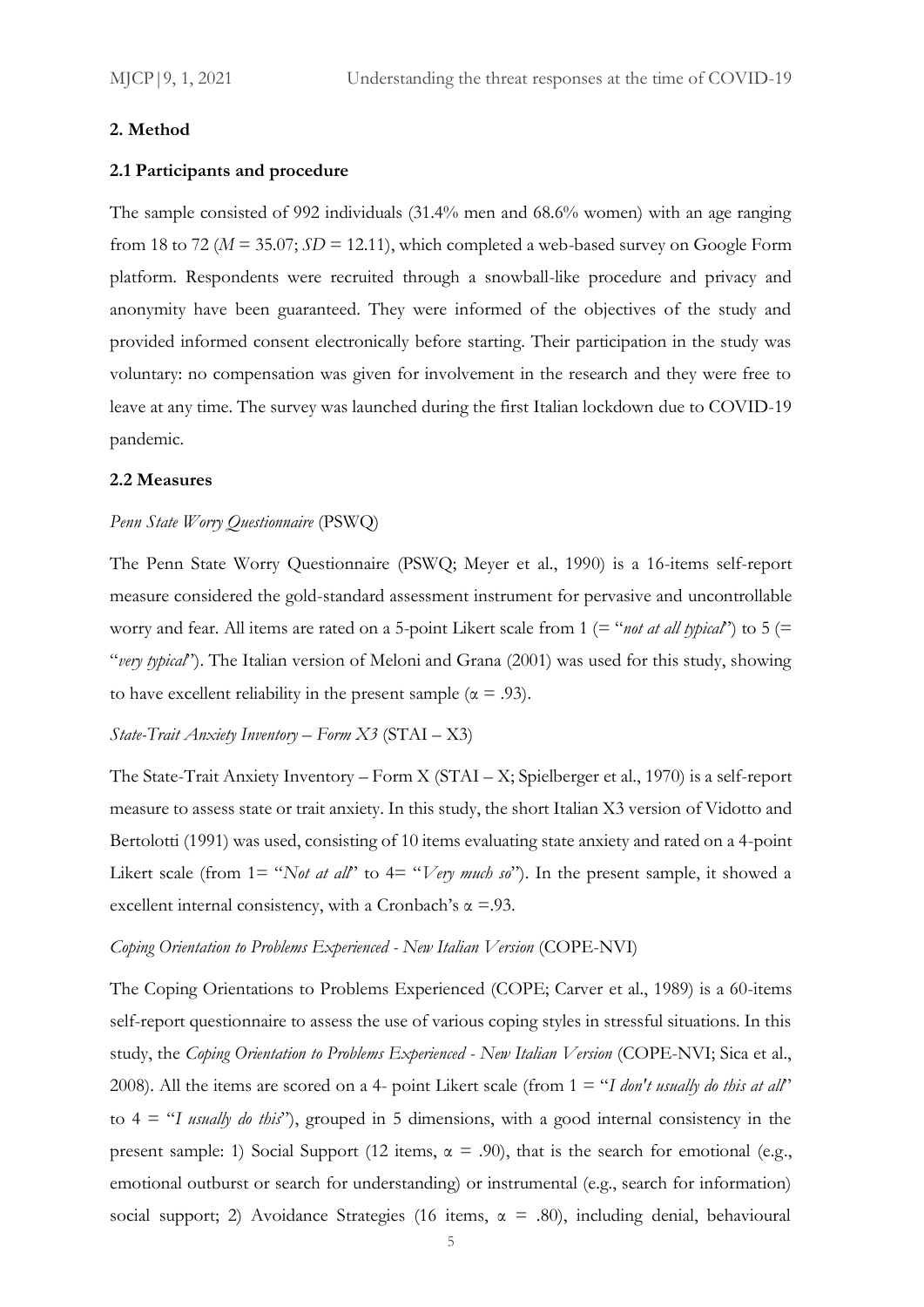disengagement and mental disengagement; 3) Positive Attitude (12 items, e.g.,  $\alpha = .79$ ), including positive reinterpretation, acceptance and restraint; 4) Approach Coping (12 items, e.g.,  $\alpha = .85$ ), including active coping, planning, and suppression of competing activities; 5) Turning to Religion (8 items,  $\alpha = .83$ ), indicating the tendency to see religion as a source of emotional support or a vehicle for growth.

#### *Forty Item Defense Style Questionnaire* (DSQ – 40)

The Forty Item Defense Style Questionnaire (DSQ – 40; Andrews et al., 1993) is a 40-items self-report measure to assess defense mechanism. In the present study, the Italian version of Farma and Cortinovis (2000) was used. All the items scored on a 9- point Likert scale (from 1 = "*Strongly disagree*" to 9 = "*Strongly agree*") and indicates 20 defense mechanism (two items of each one). These, in turn, are organized into three sub-factors: 1) Mature defense style (8 items,  $\alpha = .55$ ), consisting of sublimation, humor, anticipation, and suppression; 2) Neurotic defenses style (8 items,  $\alpha = .60$ ), consisting of undoing, pseudo-altruism, idealization, and reaction formation; 3) Immature defense style (24 items,  $\alpha = .82$ ), consisting of projection, acting out, isolation, devaluation, autistic fantasy, denial, passive aggression, displacement, disassociation, splitting, rationalization, and somatization.

#### **2.3 Data Analysis**

Collected data were analysed with the SPSS software (IBM-SPSS 25.0 version, IBM, Armonk, NY, USA) for Windows. Firstly, descriptive statistics for the sample were calculated. Then, Pearson's r correlations were used to investigate the associations between the variables. The hypothesized model was analyzed using macro-program PROCESS 3.4 (Hayes, 2018) applying model 82. Finally, to test the significance of the indirect effect, the bootstrapping technique for each of 5,000 bootstrapped samples with the 95% of confidence interval was implemented.

#### **3. Results**

Pearson's correlation and descriptive statistics for all the variables are shown in table 1.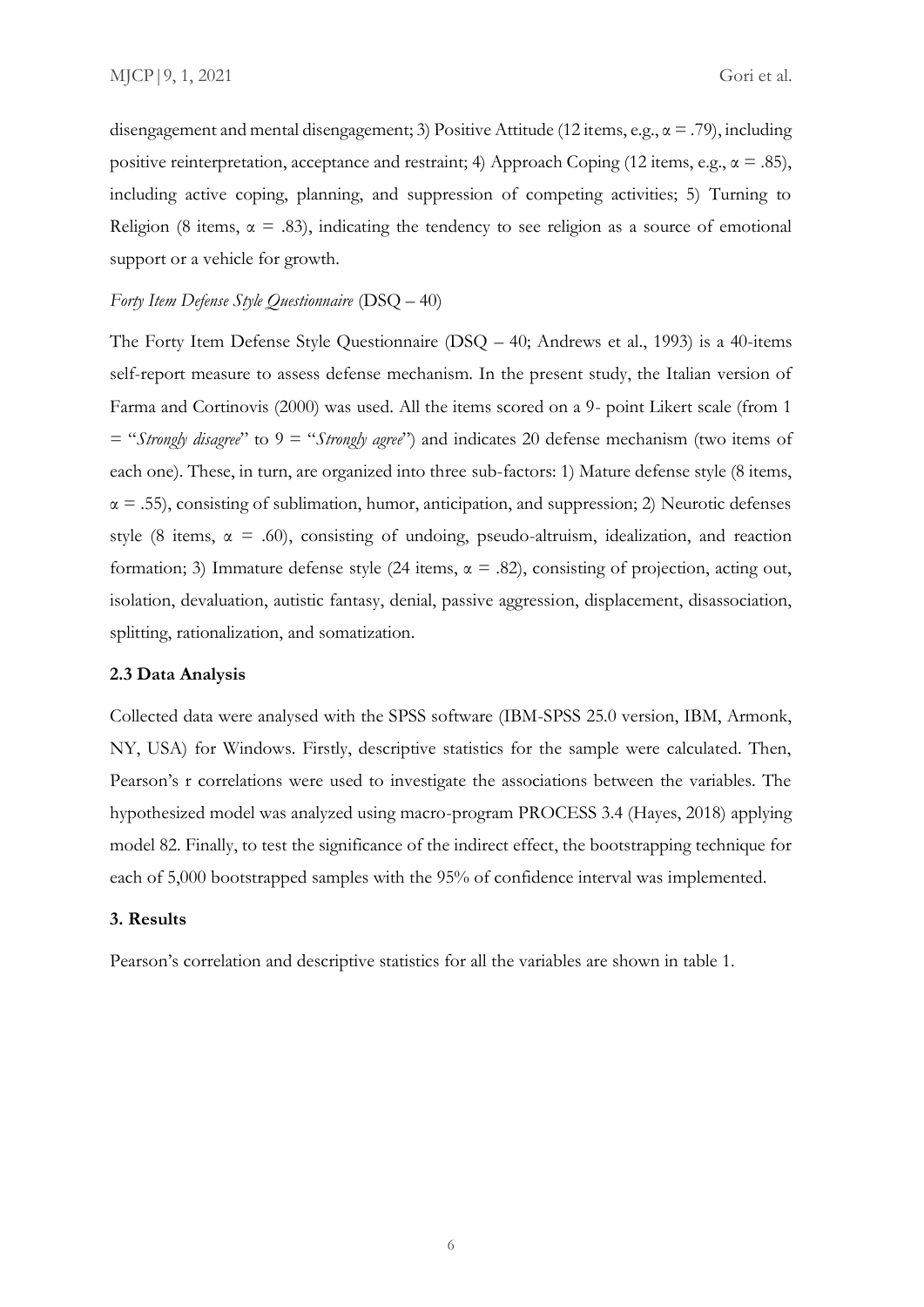|                  |           | 2          | 3              | $\overline{4}$ | 5         | 6         |           | 8         | 9         | 10        | 11        | 12       | 13        | 14        | 15        | 16        | 17       | 18        | 19        | 20        | 21       | 22       | 23       | 24        | 25       | 26          | 27   |
|------------------|-----------|------------|----------------|----------------|-----------|-----------|-----------|-----------|-----------|-----------|-----------|----------|-----------|-----------|-----------|-----------|----------|-----------|-----------|-----------|----------|----------|----------|-----------|----------|-------------|------|
| 1. PSWQ          |           |            |                |                |           |           |           |           |           |           |           |          |           |           |           |           |          |           |           |           |          |          |          |           |          |             |      |
| 2. STAI-X3       | $.621**$  |            |                |                |           |           |           |           |           |           |           |          |           |           |           |           |          |           |           |           |          |          |          |           |          |             |      |
| 3. COPE-NVI (1)  | $.315***$ | $.116**$   | $\overline{1}$ |                |           |           |           |           |           |           |           |          |           |           |           |           |          |           |           |           |          |          |          |           |          |             |      |
| 4. COPE-NVI (2)  | $.345**$  | $.360**$   | $.122**$       |                |           |           |           |           |           |           |           |          |           |           |           |           |          |           |           |           |          |          |          |           |          |             |      |
| 5. COPE-NVI (3)  | $-.111**$ | $-.166**$  | $.262**$       | .042           |           |           |           |           |           |           |           |          |           |           |           |           |          |           |           |           |          |          |          |           |          |             |      |
| 6. COPE-NVI (4)  | $-.032$   | $-.158**$  | $.337**$       | $-.060$        | $.772**$  |           |           |           |           |           |           |          |           |           |           |           |          |           |           |           |          |          |          |           |          |             |      |
| 7. COPE-NVI (5)  | $.191**$  | $.140**$   | $.131**$       | $-.066*$       | $-.022$   | $-.060$   |           |           |           |           |           |          |           |           |           |           |          |           |           |           |          |          |          |           |          |             |      |
| 8. DSQ40 (1.1)   | $.100**$  | $-.004$    | $.232**$       | $.108**$       | $.227**$  | $.232**$  | .056      |           |           |           |           |          |           |           |           |           |          |           |           |           |          |          |          |           |          |             |      |
| 9. DSQ40 (1.2)   | $-.363**$ | $-.289**$  | $-.017$        | $-.086**$      | $.308**$  | $.249**$  | $-.350**$ | $.128**$  |           |           |           |          |           |           |           |           |          |           |           |           |          |          |          |           |          |             |      |
| 10. DSQ40 (1.3)  | $.143**$  | $.092**$   | $.103**$       | $.158**$       | $.271**$  | $.265***$ | $-.027$   | $.235***$ | $.137**$  |           |           |          |           |           |           |           |          |           |           |           |          |          |          |           |          |             |      |
| 11 DSQ40 (1.4)   | $-.239**$ | $-.125***$ | $-.166**$      | $.077*$        | $.202**$  | $.147**$  | $-.087**$ | $.087**$  | $.275***$ | $.200**$  |           |          |           |           |           |           |          |           |           |           |          |          |          |           |          |             |      |
| 12. DSQ40 (2.1)  | $.190**$  | $.193**$   | $.114***$      | $.226***$      | $.187**$  | $.145***$ | $.100**$  | $.248**$  | $.063*$   | $.287**$  | $.104**$  |          |           |           |           |           |          |           |           |           |          |          |          |           |          |             |      |
| 13. DSQ40 (2.2)  | $.389**$  | $.309**$   | $.281**$       | $.295***$      | $.092**$  | $.100**$  | $.079*$   | $.267**$  | $-.039$   | $.242**$  | $-.002$   | $.289**$ |           |           |           |           |          |           |           |           |          |          |          |           |          |             |      |
| 14. DSQ40 (2.3)  | $.240**$  | $.150**$   | $.164**$       | $.206**$       | $.111**$  | .032      | $.138***$ | $.189**$  | .005      | $.289**$  | $.115***$ | $.274**$ | $.318**$  |           |           |           |          |           |           |           |          |          |          |           |          |             |      |
| 15. DSQ40 (2.4)  | $.134**$  | $.091**$   | $.137**$       | $.105**$       | $.161**$  | $.068*$   | .051      | $.141**$  | $.101**$  | $.206**$  | $.092**$  | $.247**$ | $.269**$  | $.287**$  |           |           |          |           |           |           |          |          |          |           |          |             |      |
| 16. DSQ40 (3.1)  | $.418**$  | $.378**$   | $-.005$        | $.361**$       | $-.068*$  | $-.078*$  | $-.048$   | $.078*$   | $-.147**$ | $.205***$ | $-.008$   | $.259**$ | $.282**$  | $.211**$  | $.197**$  |           |          |           |           |           |          |          |          |           |          |             |      |
| 17. DSQ40 (3.2)  | $.319**$  | $.292**$   | .035           | $.411**$       | $-.073*$  | $-.106**$ | $-.008$   | .048      | $-.141**$ | $.174**$  | $.088**$  | $.254**$ | $.307**$  | $.280**$  | $.120**$  | $.462**$  |          |           |           |           |          |          |          |           |          |             |      |
| 18. DSQ40 (3.3)  | $.393**$  | $.366**$   | $.124**$       | $.342**$       | $-.120**$ | $-.067*$  | .042      | .038      | $-.132**$ | $.138**$  | $-.034$   | $.227**$ | $.251***$ | $.280**$  | .039      | $.332**$  | $.382**$ |           |           |           |          |          |          |           |          |             |      |
| 19. DSQ40 (3.4)  | $.111***$ | $.162**$   | $-.298**$      | $.282**$       | $-.046$   | $-.071*$  | $-.093**$ | .005      | .002      | $.275**$  | $.281**$  | $.120**$ | $.120**$  | $.128**$  | $.065*$   | $.311**$  | $.334**$ | $.246**$  |           |           |          |          |          |           |          |             |      |
| 20. DSQ40 (3.5)  | .014      | .042       | $-.100**$      | $.155***$      | $.146**$  | $.121**$  | $-.037$   | $.075*$   | $.110**$  | $.251***$ | $.208**$  | $.201**$ | $.127**$  | $.138**$  | $.135***$ | $.159**$  | $.198**$ | $.159**$  | $.293**$  |           |          |          |          |           |          |             |      |
| 21. DSQ40 (3.6)  | $.380**$  | $.290**$   | .041           | $.473**$       | $-.024$   | $-.086**$ | $-.019$   | $.075*$   | $-.076*$  | $.207**$  | $-.001$   | $.198**$ | $.281**$  | $.244**$  | $.138**$  | $.431**$  | $.399**$ | $.345***$ | $.322**$  | $.221**$  |          |          |          |           |          |             |      |
| 22. DSQ40 (3.7)  | $-.123**$ | $-.028$    | $-.152**$      | $.224**$       | .052      | .020      | $-.067*$  | .006      | $.154**$  | $.154***$ | $.286**$  | $.188**$ | .051      | $.186**$  | $.143**$  | $.163**$  | $.247**$ | $.183**$  | $.343**$  | $.239**$  | $.187**$ |          |          |           |          |             |      |
| 23. DSQ40 (3.8)  | $.289**$  | $.255**$   | $.078*$        | $.287**$       | $-.036$   | $-.045$   | .028      | $.120**$  | $-.083**$ | $.152***$ | .010      | $.467**$ | $.252**$  | $.205***$ | $.132**$  | $.289**$  | $.309**$ | $.260**$  | $.165***$ | $.125***$ | $.280**$ | $.110**$ |          |           |          |             |      |
| 24. DSQ40 (3.9)  | $-.256**$ | $-.177**$  | $-.125**$      | $.121**$       | $.168**$  | $.144**$  | $-.145**$ | $.090**$  | $.284**$  | $.153***$ | $.318**$  | $.177**$ | .036      | $.147**$  | $.112**$  | .053      | $.166**$ | $.109**$  | $.237**$  | $.282**$  | $.107**$ | $.567**$ | $.078*$  |           |          |             |      |
| 25. DSQ40 (3.10) | $.237**$  | $.222**$   | .029           | $.305**$       | .018      | $-.002$   | $.137**$  | $.073*$   | $-.082**$ | $.184**$  | $.137**$  | $.236**$ | $.170**$  | $.376**$  | $.103**$  | $.272**$  | $.322**$ | $.411***$ | $.230**$  | $.185***$ | $.288**$ | $.269**$ | $.200**$ | $.205***$ |          |             |      |
| 26. DSQ40 (3.11) | $-.244**$ | $-.266**$  | .038           | $-.006$        | $.321**$  | $.289**$  | $-.010$   | $.214**$  | $.375**$  | $.212**$  | $.295**$  | $.174**$ | .040      | $.083**$  | $.111***$ | $-.120**$ | $-.031$  | .012      | .022      | $.280**$  | .004     | $.277**$ | $-.018$  | $.476**$  | $.096**$ |             |      |
| 27. DSQ40 (3.12) | $.460**$  | $.404**$   | $.162**$       | $.339**$       | $-.017$   | $-.033$   | $.119**$  | $.133***$ | $-.119**$ | $.159**$  | $-.011$   | $.320**$ | $.318***$ | $.286**$  | $.165***$ | $.311**$  | $.348**$ | $.425***$ | $.161**$  | $.145***$ | $.314**$ | $.082**$ | $.323**$ | $-.015$   | $.232**$ | $-.025$     |      |
| М                | 46.99     | 2.64       | 3.52           | 26.05          | 3.73      | 3.81      | 18.86     | 1.29      | 12.74     | 1.89      | 9.58      | 7.72     | 8.78      | 8.26      | 9.15      | 7.16      | 7.95     | 9.50      | 8.77      | 8.66      | 8.4      | 5.51     | 7.31     | 6.92      | 7.70     | 1.33        | 7.67 |
| SD               | 14.01     | 7.71       | 8.11           | 6.340          | 5.340     | 6.33      | 4.97      | 4.23      | 3.87      | 3.27      | 3.67      | 3.32     | 3.57      | 4.16      | 3.61      | 3.87      | 4.14     | 4.14      | 4.81      | 3.12      | 4.94     | 3.47     | 3.71     | 3.37      | 4.43     | $3.40$ 4.38 |      |

Note: \*\*. Correlation is significant at the .01 level (2-tailed). \*. Correlation is significant at the .05 level (2-tailed). PSWQ = Italian PSQW total score; STAI-X3 = Italian STAI-X3 total score; COPE-NVI (1) = Social Sup Strategies; COPE-NVI (3) = Positive Attitude; COPE-NVI (4) = Planning Activity; COPE-NVI (5) = Turning To Religion; DSQ40 (1.1) = Sublimation; DSQ40 (1.2) = Humor; DSQ40 (1.3) = Anticipation; DSQ40 (1.4) = Suppression; DSQ DSQ40 (2.2) = Pseudo-Altruism; DSQ40 (2.3) = Idealization; DSQ40 (2.4) = Reaction Formation; DSQ40 (3.1) = Projection; DSQ40 (3.2) = Passive Aggression; DSQ40 (3.3) = Acting Out; DSQ40 (3.4) = Isolation; DSQ40 (3.5) = Deva Autistic Fantasy; DSQ40 (3.7) = Denial; DSQ40 (3.8) = Displacement; DSQ40 (3.9) = Dissociation; DSQ40 (3.10) = Splitting; DSQ40 (3.11) = Rationalization; DSQ40 (3.12) = Somatization.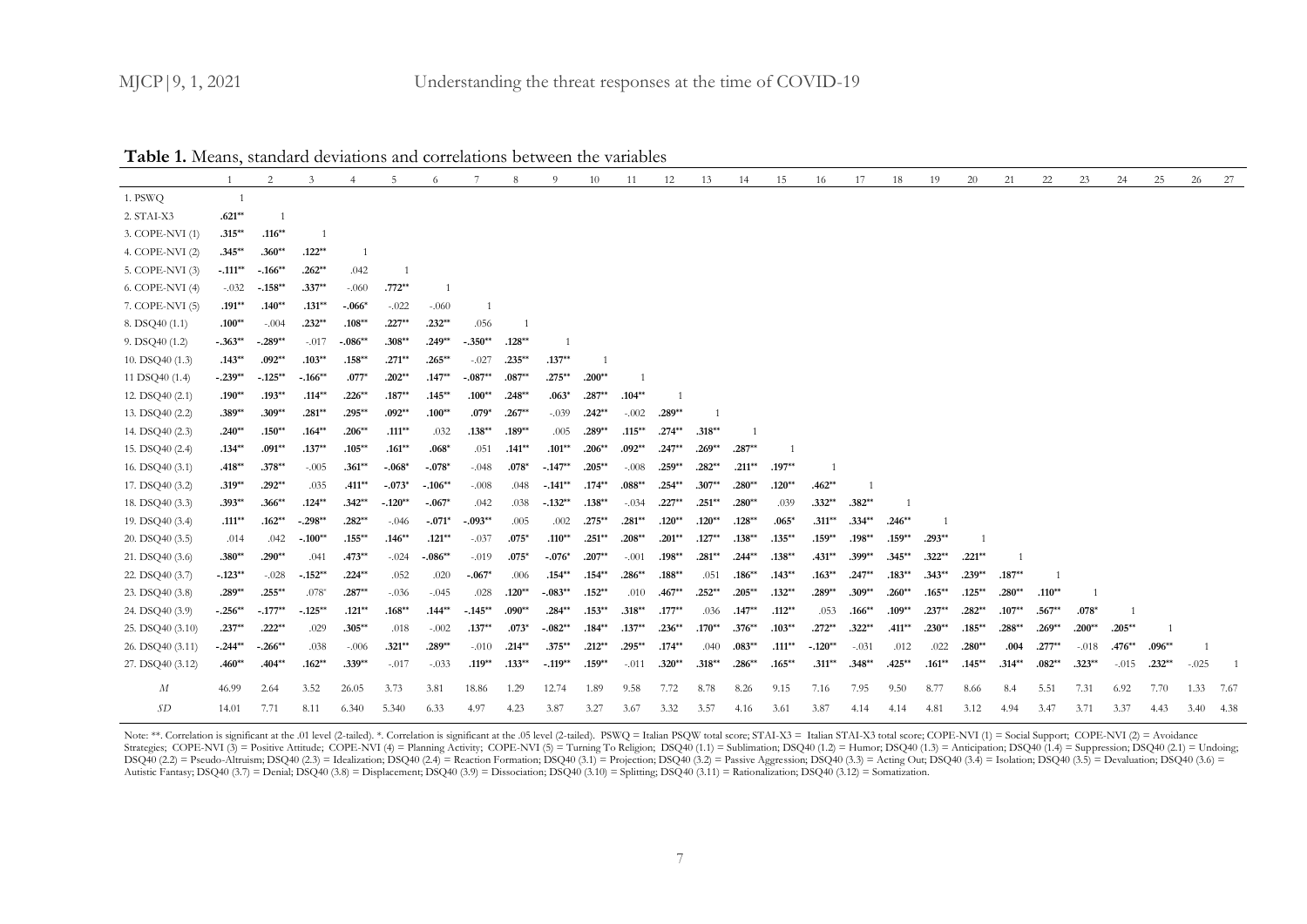Concerning the serial multiple mediation analysis with two parallel chain of mediators, results confirmed the relationship between fear and anxiety (path *c*in Figure 1; β = 0.62, *p* < .001, Boot LLCI =  $0.315$ -Boot ULCI =  $0.369$ ; H<sub>1</sub>), in which social support and passive aggression were sequential mediators, parallel to avoidance and dissociation.

**Figure 1.** A serial multiple mediation model with two parallel chain of mediators analysing the mediation of social support, passive aggression, avoidance and dissociation on the relationship between fear and anxiety



Specifically, fear affected both social support (path  $a_i$ ;  $\beta = 0.31$ ,  $p < .001$ , Boot LLCI = 0.148– Boot ULCI = 0.217) and passive aggression (path *a*<sub>*3*</sub>; β = 0.34, *p* < .001, Boot LLCI = 0.083– Boot ULCI = 0.119), the mediators of the first chain (**H2**). They were negatively linked each other (path *a<sub>i</sub>*; β = -0.07, *p* < .05, Boot LLCI = -0.069–Boot ULCI = -0.005) and, in turn, they had a significant impact on Anxiety (path  $b_1$  with  $\beta = -0.09$ ,  $p < .001$ , Boot LLCI = -0.133–Boot ULCI = -0.038 and path *b<sub>3</sub>* with β = 0.06, *p* < .05, Boot LLCI = 0.018–Boot ULCI = 0.222 respectively; **H3**). Furthermore, fear also affected of both avoidance (path  $a_2$ ;  $\beta = 0.35$ ,  $p < .001$ , Boot LLCI = 0.130–Boot ULCI = 0.183) and dissociation (path  $a_5$ ;  $\beta$  = -0.34,  $p$  < .001, Boot LLCI =  $-0.096 -$ Boot ULCI =  $-0.066$ ), the mediators of the second chain (H4). These two werepositively linked each other (path  $a_6$ ;  $\beta = 0.24$ ,  $p < .001$ , Boot LLCI = 0.093–Boot ULCI = 0.159) and, in turn, they had a significant impact on anxiety (path  $b_2$  with  $\beta = 0.16$ ,  $p < .001$ , Boot LLCI = 0.132–Boot ULCI = 0.265 and path  $b_4$  with  $\beta$  = -0.08,  $p < .001$ , Boot LLCI = -0.294–Boot ULCI =  $-0.058$ , respectively; **H5**). So, the effect of fear on anxiety was reduced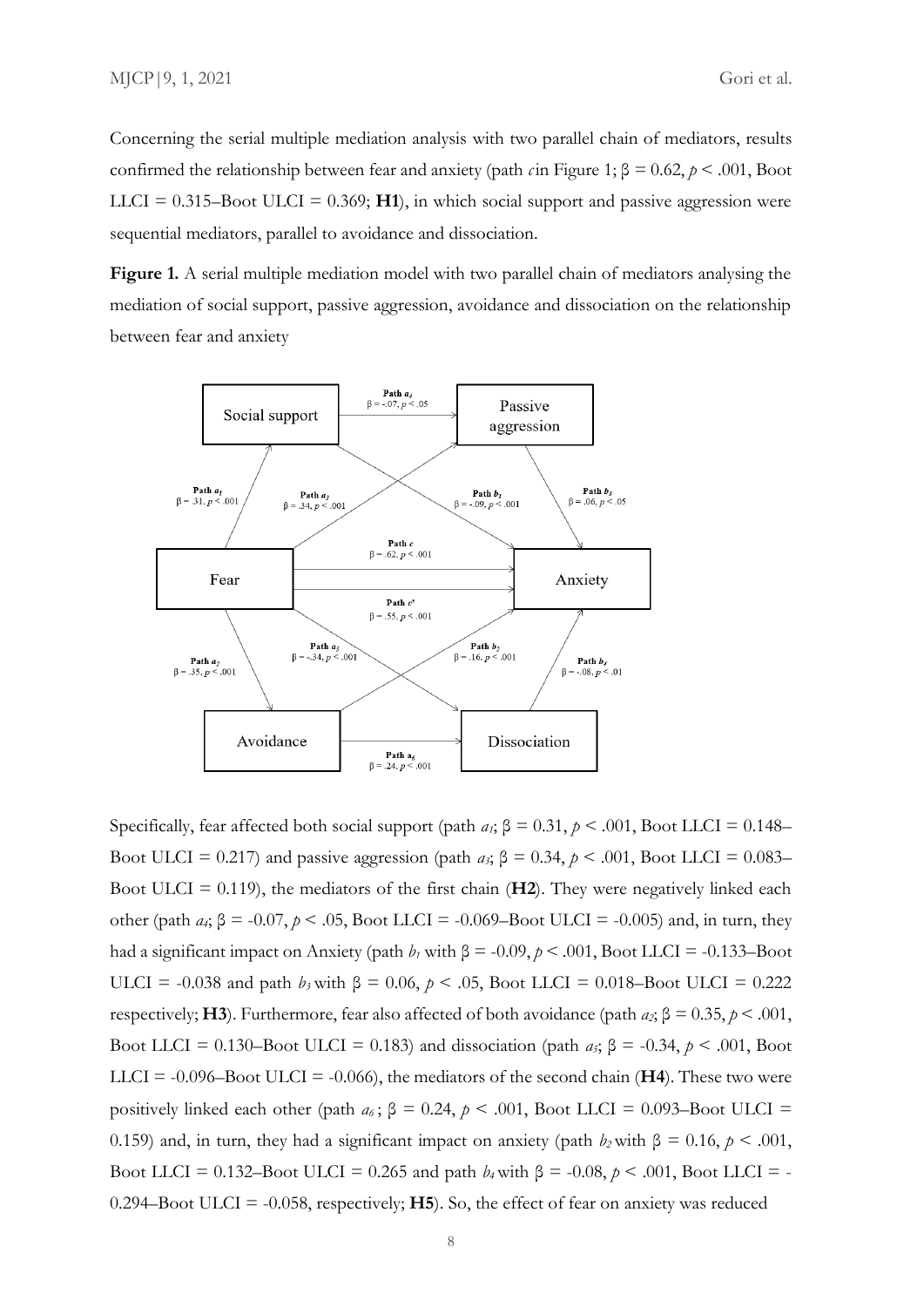after controlling social support, passive aggression, avoidance and dissociation (path *c'*), but it was still significant (β = 0.55, *p* < .001, Boot LLCI = 0.273–Boot ULCI = 0.336), suggesting a partial mediation:  $R^2 = 0.424$ ,  $F(5,986) = 145.281$ ,  $p < 0.001$  (**H6**, see Table 2). Finally, the bootstrapping procedure confirmed the statistical stability of this serial multiple mediation model with two parallel chain of mediators and the significance of this indirect effect (Boot LLCI =  $0.019$ –Boot ULCI =  $0.058$ ).

|                           |          |                                 |              |               |                |                                 |                |               |          |                                | Consequent     |               |                |                                |                |                          |                        |                                 |              |               |
|---------------------------|----------|---------------------------------|--------------|---------------|----------------|---------------------------------|----------------|---------------|----------|--------------------------------|----------------|---------------|----------------|--------------------------------|----------------|--------------------------|------------------------|---------------------------------|--------------|---------------|
|                           |          |                                 | M1           |               |                |                                 | M <sub>2</sub> |               |          |                                | M <sub>3</sub> |               |                |                                | M <sub>4</sub> |                          |                        |                                 | Y            |               |
| Antecedent                |          | Coeff.                          | <b>SE</b>    | $\mathcal{P}$ |                | Coeff.                          | $\rm SE$       | $\mathcal{P}$ |          | Coeff.                         | $\rm SE$       | $\mathcal{P}$ |                | Coeff.                         | $\rm SE$       | $\mathcal{D}$            |                        | Coeff.                          | <b>SE</b>    | $\mathcal{P}$ |
| $\boldsymbol{\mathrm{X}}$ | $a_1$    | .183                            | .018         | $< .001$      | a <sub>2</sub> | .156                            | .014           | $< .001$      | $a_3$    | .101                           | .001           | < .001        | $a_5$          | $-.081$                        | $.008$         | $< .001$                 | $\mathcal{C}^{\prime}$ | .304                            | .016         | < .001        |
| M1                        |          |                                 |              |               |                |                                 |                |               |          | $a_4$ -.037                    | .016           | .022          |                |                                |                | $\overline{\phantom{a}}$ |                        | $b_1$ -.085                     | .024         | < .001        |
| M <sub>2</sub>            |          |                                 |              |               |                |                                 |                |               |          |                                |                |               | a <sub>6</sub> | .126                           | .017           | < .001                   | $b_2$                  | .198                            | .034         | < .001        |
| M <sub>3</sub>            |          |                                 |              |               |                |                                 |                |               |          |                                |                |               |                |                                |                | $\overline{\phantom{a}}$ | $b_3$                  | .120                            | .052         | .021          |
| M <sub>4</sub>            |          |                                 |              |               |                |                                 |                |               |          |                                |                |               |                |                                |                | $\overline{\phantom{a}}$ |                        | $b_4$ -.176                     | .060         | .004          |
| Constant                  | $i_{M1}$ | 21.952                          | .856         | < .001        | $i_{M2}$       | 18.709                          | .663           | < .001        | $i_{M3}$ | 4.343                          | .561           | < .001        | $i_{M4}$       | 7.456                          | .475           | < .001                   | $i_Y$                  | 4.033                           | 1.125        | < .001        |
|                           |          | $F(1, 990) = 108.893, p < .001$ | $R^2 = .099$ |               |                | $F(1, 990) = 133.754, p < .001$ | $R^2 = .119$   |               |          | $F(2, 989) = 58.867, p < .001$ | $R^2 = .106$   |               |                | $F(2, 989) = 64.329, p < .001$ | $R^2 = .115$   |                          |                        | $F(5, 986) = 145.281, p < .001$ | $R^2 = .424$ |               |

Note: X = Italian PSQW total score; M1 = Social Support coping strategy; M2 = Avoidance coping strategy; M3= Passive Aggression defense mechanism; M4 = Dissociation defense mechanism; Y = Italian STAI-X3 total score.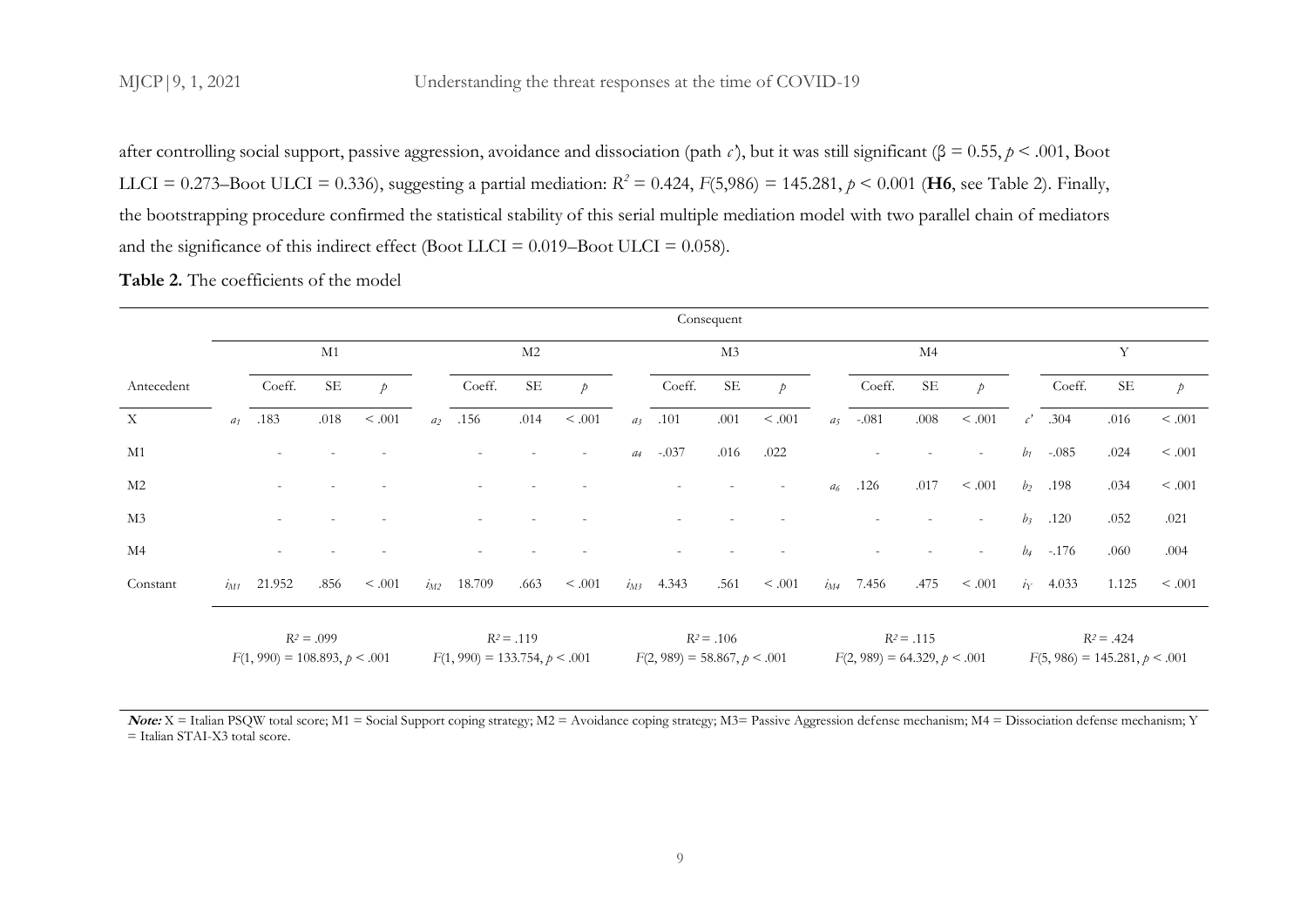In Table 3, all the model's effects indices were summarized.

| Total<br>Effect | Direct<br><b>Effect</b> | Indirect<br><b>Effect</b> | <b>Partial Standardized</b><br><b>Indirect Effect</b> | Completely<br><b>Standardized Indirect</b><br>Effect | <b>Bootstrapping</b><br>$95\%$ CI |
|-----------------|-------------------------|---------------------------|-------------------------------------------------------|------------------------------------------------------|-----------------------------------|
| .342            | .304                    | .038                      | .004                                                  | .068                                                 | (.019, .058)                      |

#### **4. Discussion**

The Polyvagal Theory (Porges, 2009, 2011), by articulating an evolutionary hierarchy in the function of the autonomic nervous system to challenges, provides a map of the state of an organism facing any dangerous situations. Therefore, it could represent a guide for the understanding of emergent behavioural, emotional and physiological reactivity that individuals may have in coping with stressors, such as those linked to the spread of the SARSCov2 virus (Porges, 2020). Following this perspective, the present research aimed to test the mediation of social support, passive aggression, avoidance and dissociation in the relationship between fear and anxiety during the COVID-19 pandemic.

Firstly, results harmonize with previous research (Shigemura et al., 2020) and confirmed the predictive role of fear in determining anxiety, with both direct and indirect paths. Despite the physical distancing measures put in place to protect against the virus, the data have shown that social support maintained its protective role frequently described in scientific literature (see, for a review, Guilaran et al., 2018), consistently with previous studies highlighting a significant negative association between perceived social support and SARS-CoV-2 anxiety (Skalski et al., 2021). This is a relevant result, further highlighting the human's social nature and the drive towards safe and mutual relationships for the maintenance of physical and emotional well-being (Seppala et al., 2013), and that reflects a strong push for collaboration and a great sense of compassion towards others in situations of community difficulty, already noted during previous epidemics (Chew et al., 2020). The effectiveness of the social engagement strategy was also highlighted by data in the hindering effect against the implementation of aggressive passive behaviours, which increased with fear and fuelled anxiety. The impossibility of directly fight the virus, in fact, could result in resistant responses to the new daily life changes imposed by the preventive measures (for example, missing online work meeting or leaving home excessively for no justified reason and incorrectly wearing the mask): this could amplify detachment from one's habits, thus catalysing the negative psychosocial impact of the restrictions and adding additional stress (Yanes et al., 2010) and anxiety (Jun et al., 2015). Moreover, since the virus is impalpable and invisible, it is not even possible to escape from it: so, results confirmed that the avoidance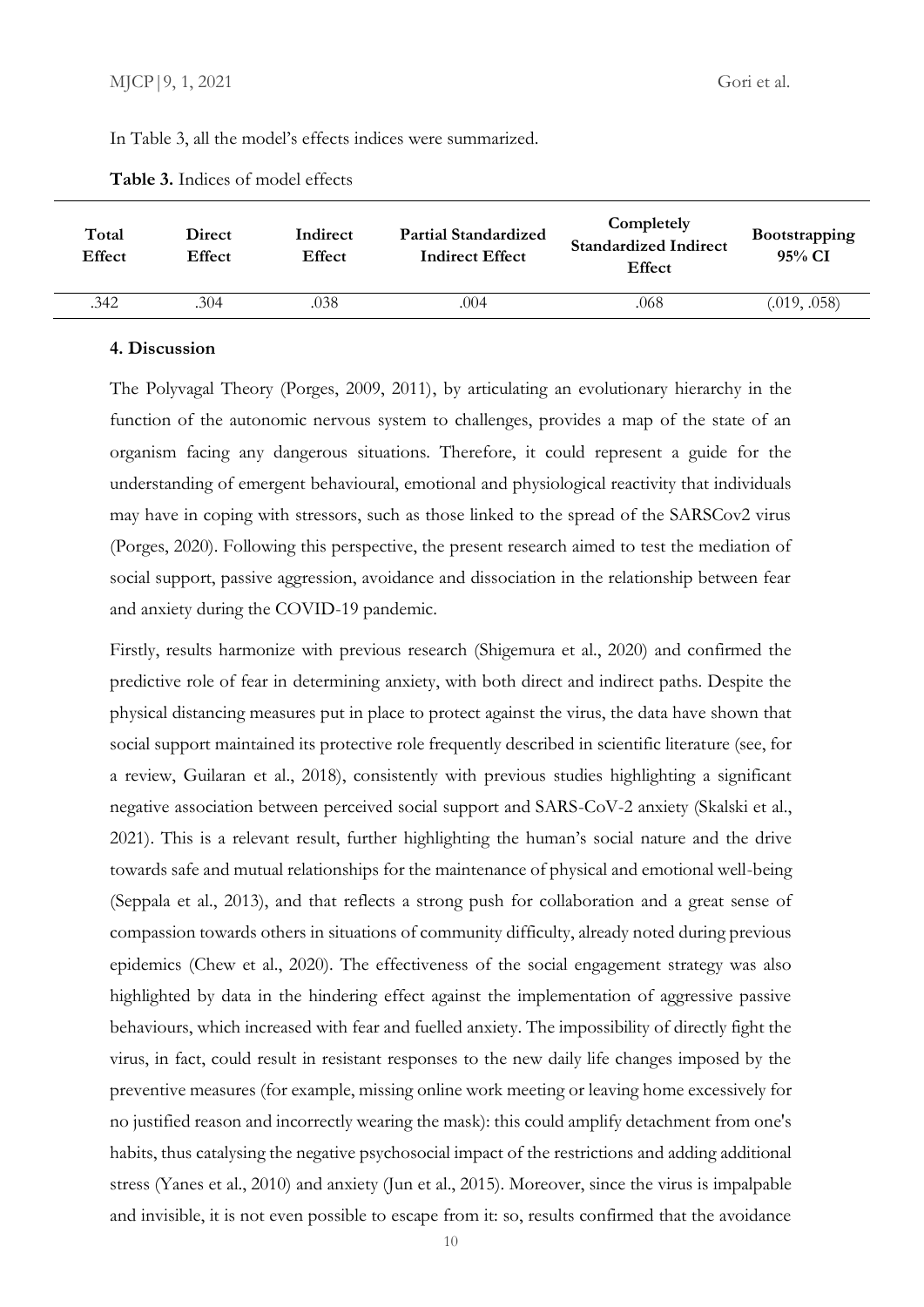strategy was induced by fear and in turn hesitated in greater levels of anxiety. This is consistent with previous studies about survivors to disasters from which it is not, by their nature, possible to move away, where higher levels of avoidance coping were associated with higher levels of cognitive and somatic anxiety (Dias et al., 2012), perceived stress and burnout (Polman et al., 2010), and poorer mental health outcomes (see, for a review, Brooks et al., 2017). Finally, the freezing: results showed that this response to danger is not fuelled not so much by fear in itself in a direct way, being the strategy less rapid and linked to the unmyelinated dorsal-vagal pathway, as much as by the failure of previous coping attempts, specifically the avoidance one. The inability to move away from the enemy leaves one last desperate alternative: dissociation and shut down. Data showed that this strategy could be functional in counteracting anxiety in extreme circumstances such as those related to COVID-19. Indeed, Porges (2009, 2011) explains that the freeze response aims to protect against psychological and physical pain: one of the neurological outcomes of this dorsal-vagal activity is the reduction of blood flow and oxygenation to the brain, which determines transformations in cognitive functions and dissociation experiences.

#### **4.1 Limitations and Future Directions**

This study has some limitations that should be kept in mind while interpreting the results. Firstly, given the impediments and limitations in resources due to the pandemic, a snowball-like procedure of sampling was used and the participants of the study may not fully represent the general population. Moreover, because of the cross-sectional nature of the study, no causal relationships could be carefully established. Although this research represents an important snapshot of the situation during the early stages of restrictive measures associated with the peak of diffusion of COVID-19 in Italy, it is also important to stress the need for a longitudinal perspective to confirm and extend the results. Finally, data were collected by the use of only self-report measures which are potentially susceptible to reporting biases. In future research, a multimodal approach could overcome this issue.

#### **5. Conclusion**

Despite the limitations described above, this study has presented useful pilot data for prevention and treatments, by providing a new empirical application of the Polyvagal Theory lens to understand the responses of the perceived treats due to the COVID-19 emergency. The pandemic carries with it consequences for mental health, highlighting the importance of the work of mental health professionals (Gruber et al., 2020; Mackolil & Mackolil, 2020) and timely, up-to-date interventions (Gamble et al., 2021) to promote positive and adaptive strategies for coping with distress (Gori et al., 2020; Urban & Urban, 2020). Furthermore, adequately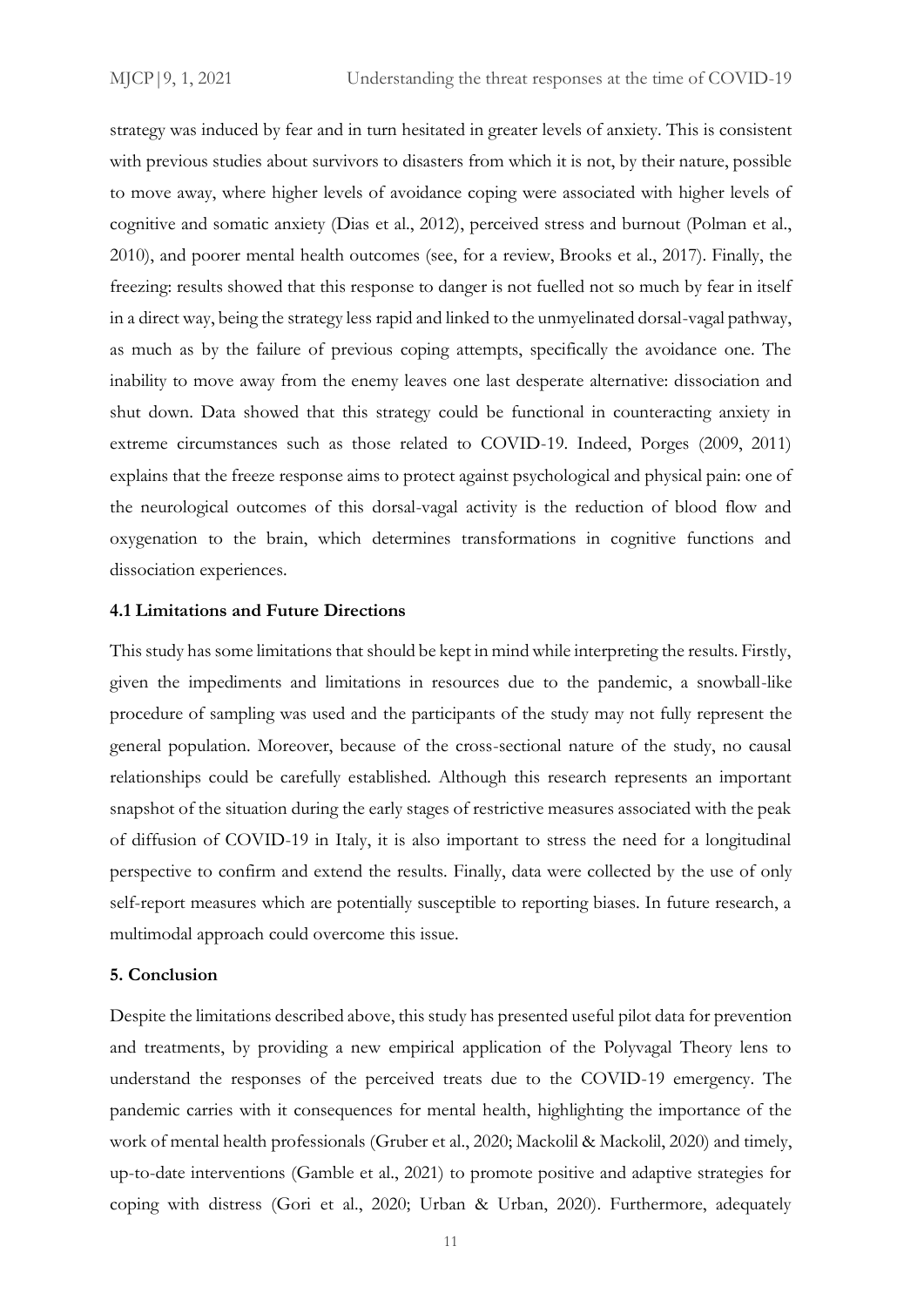addressing mental health needs during and after COVID-19 requires an understanding of the nature and extent of the effects on psychological states. Polyvagal Theory informs both therapists and clients about the effect that threatening events can have on the autonomic nervous system and, consequently, on the psychology of individuals (Dana, 2018). The application of this theoretical framework in the real context of the COVID-19 pandemic may allow to shed light on the most relevant mechanisms associated with it, promoting valuable information for more effective clinical practice.

#### **Conflict of Interest Statement**

The authors declare that the research was conducted in the absence of any potential conflict of interest.

#### **Ethical standards**

The authors assert that all procedures contributing to this work comply with the ethical standards of the relevant national and institutional committees on human experimentation and with the Helsinki Declaration of 1975, as revised in 2008.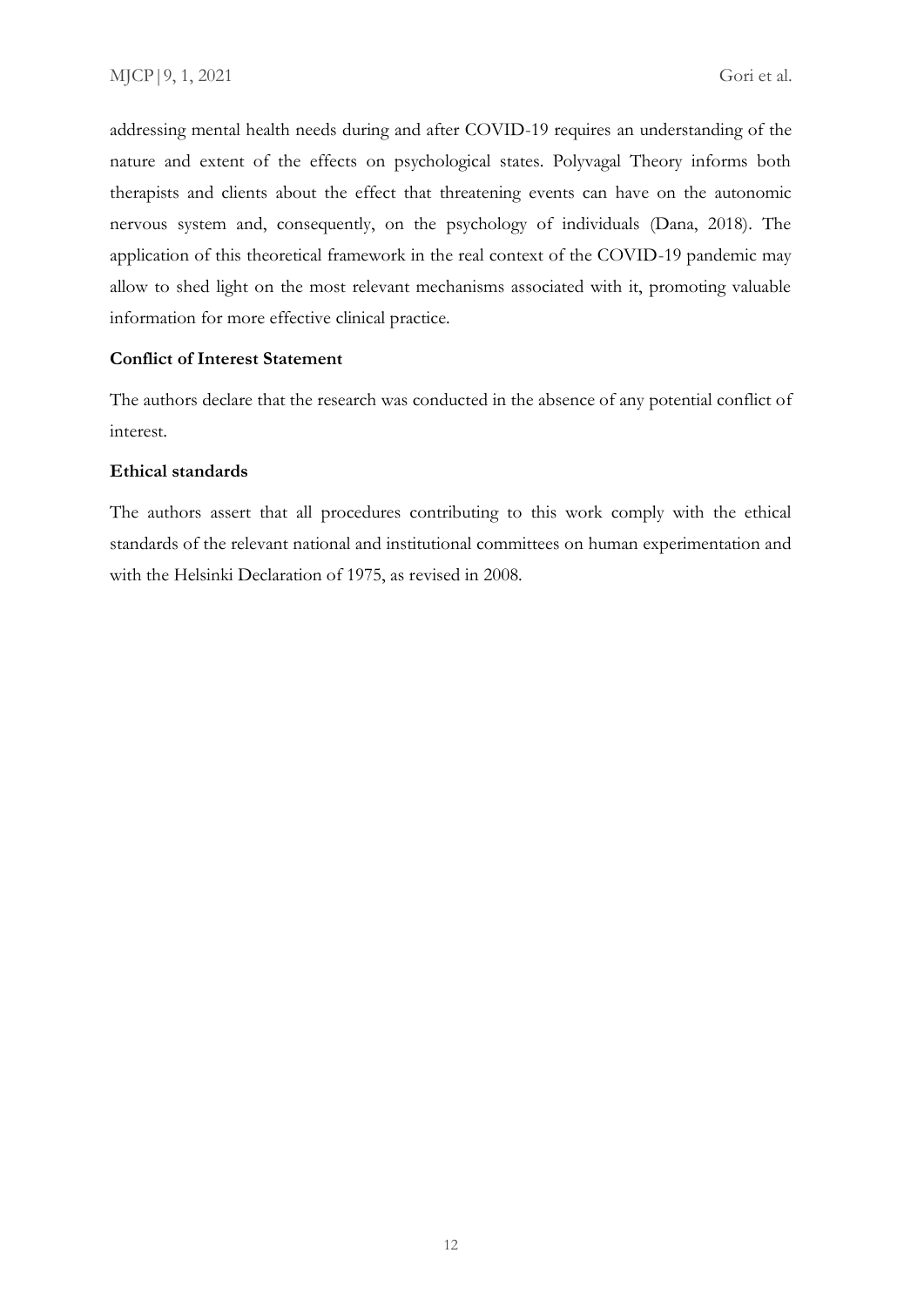#### **References**

- 1. Alessandri, G., Caprara, G. V., & Tisak, J. (2012). The unique contribution of positive orientation to optimal functioning. *European Psychologist*, 17(1), 44-54[. https://doi.org/10.1027/1016-9040/a000070](https://doi.org/10.1027/1016-9040/a000070)
- 2. American Psychiatric Association, (2013). *Diagnostic and Statistical Manual of Mental Disorders. Fifth Edition*. Washington, DC.
- 3. Andrews, G., Singh, M., & Bond, M. (1993). The Defense Style Questionnaire. *Journal of Nervous and mental Disease, 181*(4), 246–256 <https://doi.org/10.1097/00005053-199304000-00006>
- 4. Austin, M. A., Riniolo, T. C., & Porges, S. W. (2007). Borderline personality disorder and emotion regulation: Insights from the Polyvagal Theory. *Brain and cognition*, *65*(1), 69-76. <https://doi.org/10.1016/j.bandc.2006.05.007>
- 5. Bailey, R., Dana, D., Bailey, E., & Davis, F. (2020). The Application of the Polyvagal Theory to High Conflict Co‐Parenting Cases. *Family Court Review*, *58*(2), 525-543[. https://doi.org/10.1111/fcre.12485](https://doi.org/10.1111/fcre.12485)
- 6. Beauchaine, T. P., Gatzke-Kopp, L., & Mead, H. K. (2007). Polyvagal theory and developmental psychopathology: Emotion dysregulation and conduct problems from preschool to adolescence. *Biological psychology*, *74*(2), 174-184[. https://doi.org/10.1016/j.biopsycho.2005.08.008](https://doi.org/10.1016/j.biopsycho.2005.08.008)
- 7. Benassi, E., Vallone, M., Camia, M., & Scorza, M. (2020). Women during the Covid-19 lockdown: more anxiety symptoms in women with children than without children and role of the resilience. *Mediterranean Journal of Clinical Psychology*, *8*(3).<https://doi.org/10.6092/2282-1619/mjcp-2559>
- 8. Brooks, S. K., Dunn, R., Amlôt, R., Rubin, G. J., & Greenberg, N. (2017). Social and occupational factors associated with psychological wellbeing among occupational groups affected by disaster: a systematic review. *Journal of mental health*, *26*(4), 373-384.<https://doi.org/10.1080/09638237.2017.1294732>
- 9. Brooks, S. K., Webster, R. K., Smith, L. E., Woodland, L., Wessely, S., Greenberg, N., & Rubin, G. J. (2020). The psychological impact of quarantine and how to reduce it: rapid review of the evidence. *The Lancet*, 395(10227), 912-920. [https://doi.org/10.1016/S0140-6736\(20\)30460-8](https://doi.org/10.1016/S0140-6736(20)30460-8)
- 10. Carver, C. S., Scheier, M. F., & Weintraub, J. K. (1989). Assessing coping strategies: a theoretically based approach. *Journal of personality and social psychology*, *56*(2), 267. [https://psycnet.apa.org/doi/10.1037/0022-](https://psycnet.apa.org/doi/10.1037/0022-3514.56.2.267) [3514.56.2.267](https://psycnet.apa.org/doi/10.1037/0022-3514.56.2.267)
- 11. Chew, Q. H., Wei, K. C., Vasoo, S., Chua, H. C., & Sim, K. (2020). Narrative synthesis of psychological and coping responses towards emerging infectious disease outbreaks in the general population: practical considerations for the COVID-19 pandemic. *Singapore medical journal*, 1–31. <https://doi.org/10.11622/smedj.2020046>
- 12. Dana, D. A. (2018). *The Polyvagal Theory in Therapy: Engaging the Rhythm of Regulation (Norton Series on Interpersonal Neurobiology)*. WW Norton & Company.
- 13. Di Giacomo, D. (2020). Public Health emergencies and quarantine: virtual patient engagement as challenge and opportunity for Mental Health strategy. *Mediterranean Journal of Clinical Psychology*, *8*(2), 1-5. <https://doi.org/10.6092/2282-1619/mjcp-2533>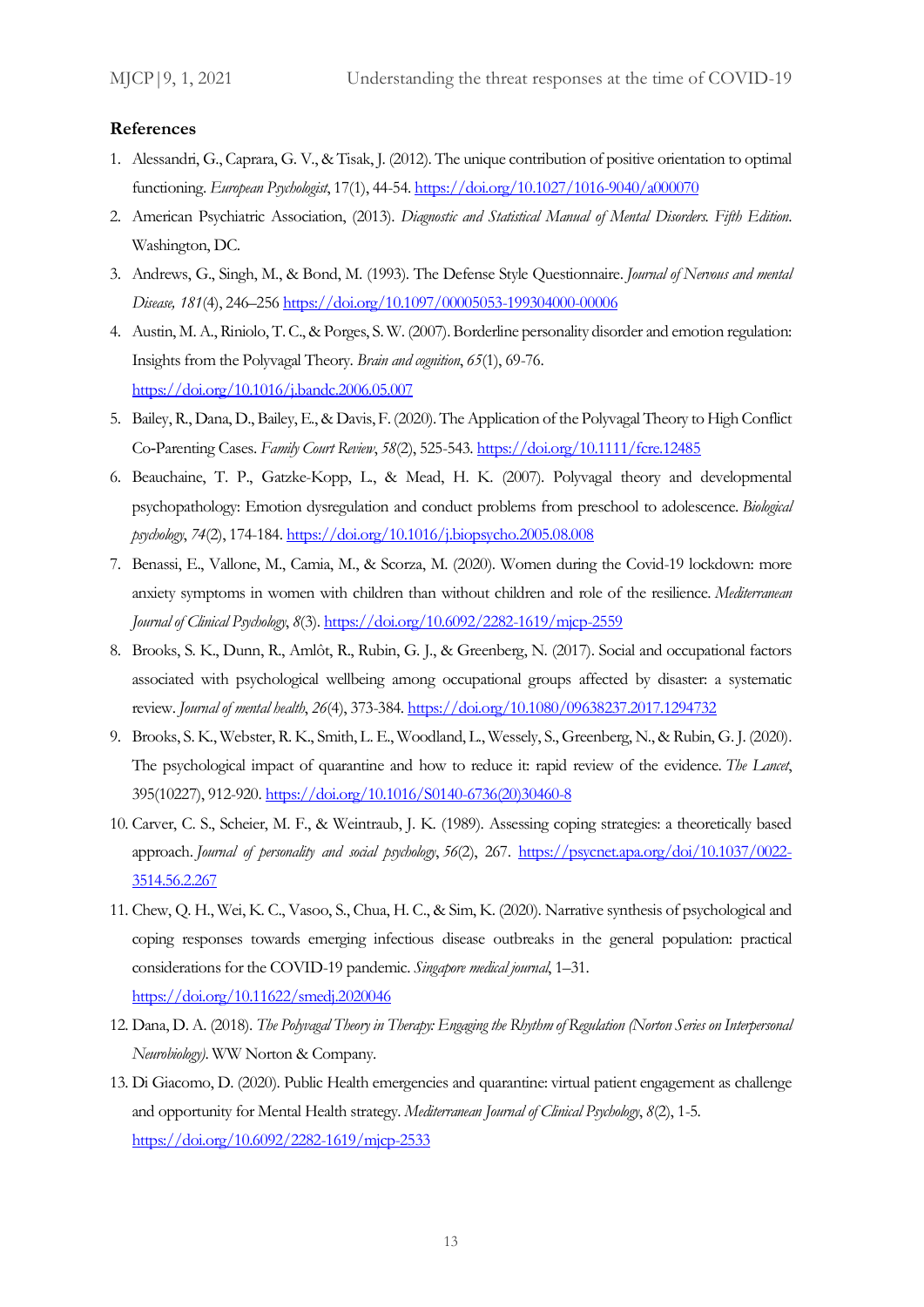- 14. Dias, C., Cruz, J. F., & Fonseca, A. M. (2012). The relationship between multidimensional competitive anxiety, cognitive threat appraisal, and coping strategies: A multi-sport study. *International Journal of Sport and Exercise Psychology*, *10*(1), 52-65.<https://doi.org/10.1080/1612197X.2012.645131>
- 15. Duan, L., & Zhu, G. (2020). Psychological interventions for people affected by the COVID-19 epidemic. *The Lancet Psychiatry*, *7*(4), 300-302[. https://doi.org/10.1016/S2215-0366\(20\)30073-0](https://doi.org/10.1016/S2215-0366(20)30073-0)
- 16. Dworkin, E. R., Ojalehto, H., Bedard-Gilligan, M. A., Cadigan, J. M., & Kaysen, D. (2018). Social support predicts reductions in PTSD symptoms when substances are not used to cope: A longitudinal study of sexual assault survivors. *Journal of affective disorders*, *229*, 135-140.<https://doi.org/10.1016/j.jad.2017.12.042>
- 17. Farma, T., & Cortinovis, I. (2000). Measuring defense mechanisms through the 40 items" Defense style questionnaire". Reliability of the instrument and its use in the italian context. *Ricerche di Psicologia*, *24*(3/4), 127- 144.
- 18. Folkman, S., & Moskowitz, J. T. (2004). Coping: Pitfalls and promise. *Annu. Rev. Psychol.*, *55*, 745-774. <https://doi.org/10.1146/annurev.psych.55.090902.141456>
- 19. Gamble, B., Depa, K., Holmes, E. A., & Kanstrup, M. (2021). Digitalizing a Brief Intervention to Reduce Intrusive Memories of Psychological Trauma: Qualitative Interview Study. *JMIR mental health*, *8*(2), e23712. <https://doi.org/10.2196/23712>
- 20. Garcia, R. (2017). Neurobiology of fear and specific phobias. *Learning & Memory*, *24*(9), 462-471. <https://doi.org/10.1101/lm.044115.116>
- 21. Gori, A., Topino, E., & Di Fabio, A. (2020). The protective role of life satisfaction, coping strategies and defense mechanisms on perceived stress due to COVID-19 emergency: A chained mediation model. *Plos one*, *15*(11), e0242402.<https://doi.org/10.1371/journal.pone.0242402>
- 22. Gori, A., Topino, E., Sette, A., & Cramer, H. (2021a). Pathways to post-traumatic growth in cancer patients: moderated mediation and single mediation analyses with resilience, personality, and coping strategies. *Journal of Affective Disorders*, *279*, 692-700[. https://doi.org/10.1016/j.jad.2020.10.044](https://doi.org/10.1016/j.jad.2020.10.044)
- 23. Gori, A., Topino, E., Sette, A., & Cramer, H. (2021b). Mental health outcomes in patients with cancer diagnosis: Data showing the influence of resilience and coping strategies on post-traumatic growth and posttraumatic symptoms. *Data in brief*, *34*, 106667.<https://doi.org/10.1016/j.dib.2020.106667>
- 24. Gross, J.J., Thompson, R.A., (2007). *Emotion Regulation: Conceptual Foundations*. In: Gross, J.J. (Ed.), Handbook of emotion regulation (pp. 3-24). The Guilford Press.
- 25. Gruber, J., Prinstein, M. J., Clark, L. A., Rottenberg, J., Abramowitz, J. S., Albano, A. M., Aldao, A., Borelli, J. L., Chung, T., Davila, J., Forbes, E. E., Gee, D. G., Hall, G. C. N., Hallion, L. S., Hinshaw, S. P., Hofmann, S. G., Hollon, S. D., Joormann, J., Kazdin, A. E., . . . Weinstock, L. M. (2020). Mental health and clinical psychological science in the time of COVID-19: Challenges, opportunities, and a call to action. *American Psychologist.* Advance online publication. [https://doi.org/10.1037/amp0000707](https://psycnet.apa.org/doi/10.1037/amp0000707)
- 26. Guilaran, J., de Terte, I., Kaniasty, K., & Stephens, C. (2018). Psychological outcomes in disaster responders: A systematic review and meta-analysis on the effect of social support. *International Journal of Disaster Risk Science*, *9*(3), 344-358[. https://doi.org/10.1007/s13753-018-0184-7](https://doi.org/10.1007/s13753-018-0184-7)
- 27. Hayes, A. F. (2018). *Introduction to mediation, moderation, and conditional process analysis second edition: A regression-based approach*. Guilford Press, New York.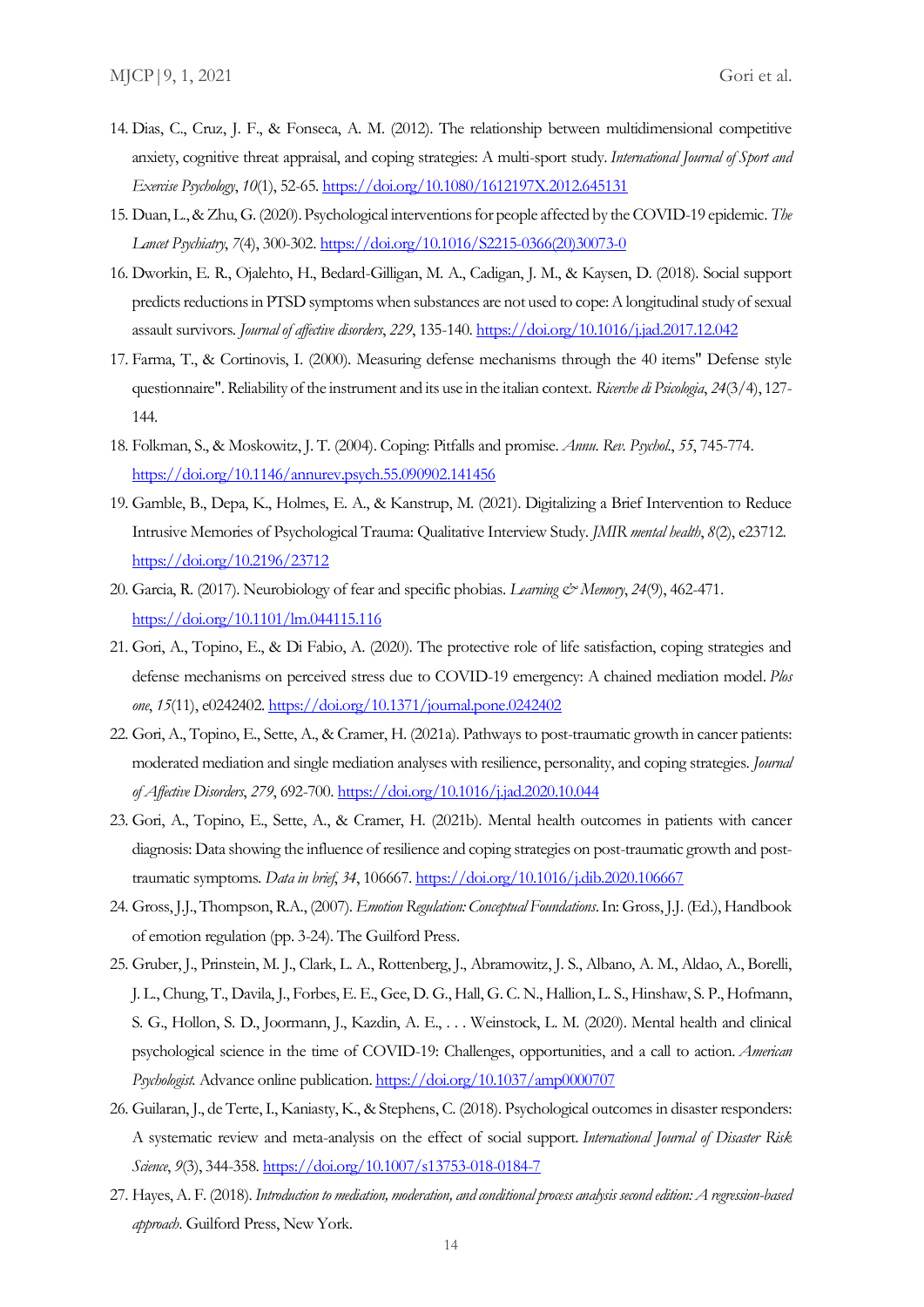- 28. He, F., Deng, Y., & Li, W. (2020). Coronavirus disease 2019: What we know?. *Journal of medical virology*, 1–7. <https://doi.org/0.1002/jmv.25766>
- *29.* Heeren, A. (2020). On the Distinction between Fear and Anxiety in a (Post) Pandemic World: A Commentary on Schimmenti et al.(2020). *Clinical Neuropsychiatry, 17*(3):189-191. https://doi.org/*[10.36131/cnfioritieditore20200307](https://doi.org/10.36131/cnfioritieditore20200307)*
- 30. Huang, Y., & Zhao, N. (2020). Generalized anxiety disorder, depressive symptoms and sleep quality during COVID-19 outbreak in China: a web-based cross-sectional survey. *Psychiatry Research, 288*, 112954. <https://doi.org/10.1016/j.psychres.2020.112954>
- 31. John, O. P., & Gross, J. J. (2004). Healthy and unhealthy emotion regulation: Personality processes, individual differences, and life span development. *Journal of personality*, *72*(6), 1301-1334. <https://doi.org/10.1111/j.1467-6494.2004.00298.x>
- 32. Jun, J. Y., Lee, Y. J. G., Lee, S. H., Yoo, S. Y., Song, J., & Kim, S. J. (2015). Association between defense mechanisms and psychiatric symptoms in North Korean Refugees. *Comprehensive psychiatry*, *56*, 179-187. <https://doi.org/10.1016/j.comppsych.2014.10.001>
- 33. Kolacz, J., Kovacic, K. K., & Porges, S. W. (2019). Traumatic stress and the autonomic brain‐gut connection in development: Polyvagal theory as an integrative framework for psychosocial and gastrointestinal pathology. *Developmental psychobiology*, *61*(5), 796-809[. https://doi.org/10.1002/dev.21852](https://doi.org/10.1002/dev.21852)
- 34. Kothari, R., Forrester, A., Greenberg, N., Sarkissian, N., & Tracy, D. K. (2020). Providing mental health services in prisons during the covid-19 pandemic – challenges and opportunities for growth. *Clinical Psychology Forum*, *2020*(333).
- 35. Koushik, N. S. (2020). A population mental health perspective on the impact of COVID-19. *Psychological Trauma: Theory, Research, Practice, and Policy*, 12(5), 529–530.<http://dx.doi.org/10.1037/tra0000737>
- 36. Labrague, L. J., & De los Santos, J. A. A. (2020). COVID‐19 anxiety among front‐line nurses: Predictive role of organisational support, personal resilience and social support. *Journal of nursing management*, 28(7), 1653- 1661.<https://doi.org/10.1111/jonm.13121>
- 37. Lai, C. C., Shih, T. P., Ko, W. C., Tang, H. J., & Hsueh, P. R. (2020). Severe acute respiratory syndrome coronavirus 2 (SARS-CoV-2) and corona virus disease-2019 (COVID-19): the epidemic and the challenges. *International journal of antimicrobial agents*, 105924. <https://doi.org/10.1016/j.ijantimicag.2020.105924>
- 38. Lee, S. A. (2020). Coronavirus anxiety scale: A brief mental health screener for COVID-19 related anxiety. *Death Studies*, 1-9.<https://doi.org/10.1080/07481187.2020.1748481>
- 39. Lima, C. K. T., de Medeiros Carvalho, P. M., Lima, I. D. A. S., de Oliveira Nunes, J. V. A., Saraiva, J. S., de Souza, R. I., ... & Neto, M. L. R. (2020). The emotional impact of Coronavirus 2019-nCoV (new Coronavirus disease). *Psychiatry Research*, 112915[. https://doi.org/10.1016/j.psychres.2020.112915](https://doi.org/10.1016/j.psychres.2020.112915)
- 40. Mackolil, J., & Mackolil, J. (2020). Addressing psychosocial problems associated with the COVID-19 lockdown. *Asian journal of psychiatry*, *51*, 102156.<https://dx.doi.org/10.1016%2Fj.ajp.2020.102156>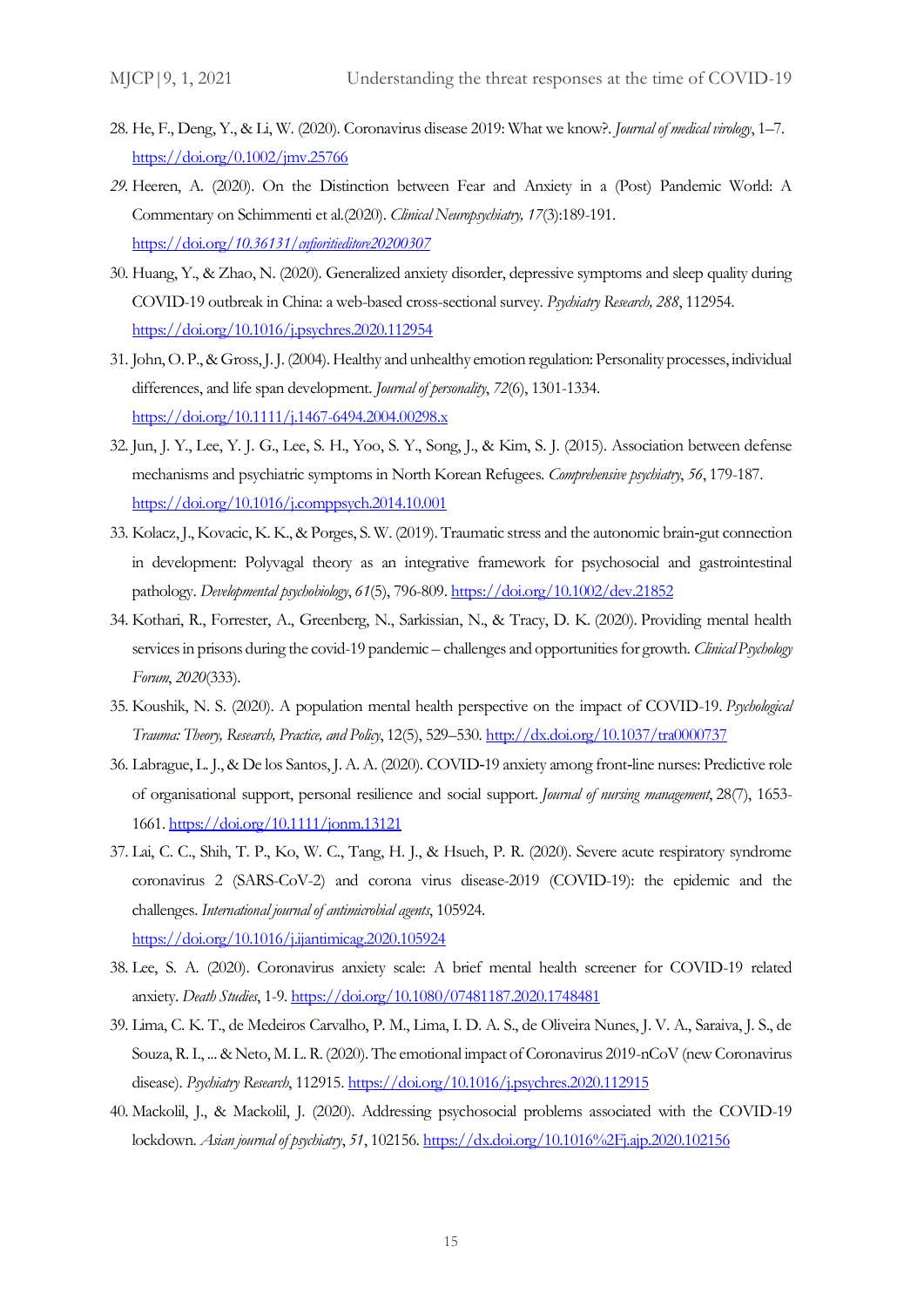- 41. McNaughton, N., & Corr, P. J. (2004). A two-dimensional neuropsychology of defense: fear/anxiety and defensive distance. *Neuroscience & Biobehavioral Reviews*, *28*(3), 285-305. <https://doi.org/10.1016/j.neubiorev.2004.03.005>
- 42. Meloni, F., & Gana, K. (2001). Wording effects in the Italian version of the Penn State Worry Questionnaire. *Clinical Psychology & Psychotherapy*, 8(4), 282–287[. https://doi.org/10.1002/cpp.294](https://doi.org/10.1002/cpp.294)
- 43. Meyer, T. J., Miller, M. L., Metzger, R. L., & Borkovec, T. D. (1990). Development and validation of the penn state worry questionnaire. *Behaviour research and therapy*, *28*(6), 487-495. [https://doi.org/10.1016/0005-](https://doi.org/10.1016/0005-7967(90)90135-6) [7967\(90\)90135-6](https://doi.org/10.1016/0005-7967(90)90135-6)
- 44. Passavanti, M., Argentieri, A., Barbieri, D. M., Lou, B., Wijayaratna, K., Mirhosseini, A. S. F., ... & Ho, C. H. (2021). The psychological impact of COVID-19 and restrictive measures in the world. *Journal of affective disorders*, *283*, 36-51.<https://doi.org/10.1016/j.jad.2021.01.020>
- 45. Phelan, A. L., Katz, R., & Gostin, L. O. (2020). The novel coronavirus originating in Wuhan, China: challenges for global health governance. *Jama*, *323*(8), 709-710.<https://doi.org/10.1001/jama.2020.1097>
- 46. Pietrabissa, G., & Simpson, S. G. (2020). Psychological consequences of social isolation during COVID-19 outbreak. *Frontiers in Psychology*, *11*, 2201[. https://doi.org/10.3389/fpsyg.2020.02201](https://doi.org/10.3389/fpsyg.2020.02201)
- 47. Polman, R., Borkoles, E., & Nicholls, A. R. (2010). Type D personality, stress, and symptoms of burnout: The influence of avoidance coping and social support. *British journal of health psychology*, *15*(3), 681-696. <https://doi.org/10.1348/135910709X479069>
- 48. Porges, S. W. (2009). The polyvagal theory: new insights into adaptive reactions of the autonomic nervous system. *Cleveland Clinic journal of medicine*, *76*(Suppl 2), S86.<https://doi.org/10.3949%2Fccjm.76.s2.17>
- 49. Porges, S. W. (2011). *The polyvagal theory: neurophysiological foundations of emotions, attachment, communication, and selfregulation.* New York NY: Norton.
- 50. Porges, S. W. (2015). Making the world safe for our children: Down-regulating defence and up-regulating social engagement to'optimise'the human experience. *Children Australia*, *40*(2), 114-123. <http://dx.doi.org/10.1017/cha.2015.12>
- 51. Porges, S. W. (2020). The COVID-19 Pandemic is a paradoxical challenge to our nervous system: a Polyvagal Perspective. *Clinical Neuropsychiatry*, *17*(2),135-138.
- 52. Presti, G., McHugh, L., Gloster, A., Karekla, M., & Hayes, S. C. (2020). The Dynamics of fear at the Time of Covid-19: A contextual behavioral science perspective. *Clinical Neuropsychiatry*, *17*(2), 65-71. <https://doi.org/10.36131/CN20200206>
- 53. Reardon, S. (2015). Ebola's mental-health wounds linger in Africa: health-care workers struggle to help people who have been traumatized by the epidemic. *Nature*, *519*(7541), 13-15. <https://doi.org/10.1038/519013a>
- 54. Schimmenti, A., Billieux, J., & Starcevic, V. (2020). The four horsemen of fear: An integrated model of understanding fear experiences during the COVID-19 pandemic. *Clinical Neuropsychiatry*, *17*(2), 41-45. <https://doi.org/10.36131/CN20200202>
- 55. Segal, D. L., Coolidge, F. L., & Mizuno, H. (2007). Defense mechanism differences between younger and older adults: A cross-sectional investigation. *Aging and Mental Health*, *11*(4), 415-422. <https://doi.org/10.1080/13607860600963588>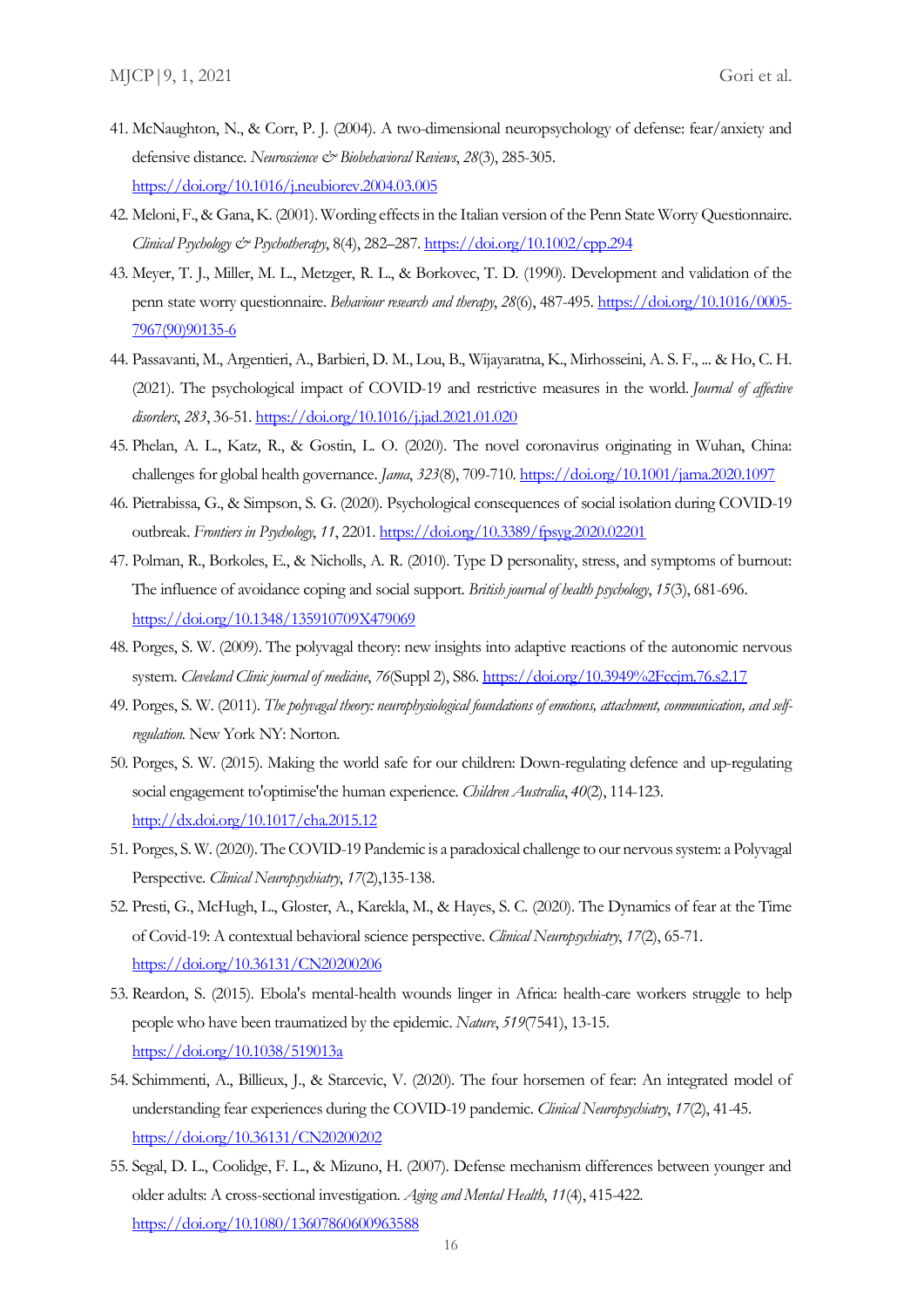- 56. Seppala, E., Rossomando, T., & Doty, J. R. (2013). Social connection and compassion: Important predictors of health and well-being. *Social Research: An International Quarterly*, *80*(2), 411-430.
- 57. Settineri, S., & Merlo, E. M. (2020). Fear of Contamination. *Mediterranean Journal of Clinical Psychology*, *8*(1), 1- 8[. https://doi.org/10.6092/2282-1619/mjcp-2424](https://doi.org/10.6092/2282-1619/mjcp-2424)
- 58. Shah, K., Kamrai, D., Mekala, H., Mann, B., Desai, K., & Patel, R. S. (2020). Focus on mental health during the coronavirus (COVID-19) Pandemic: applying learnings from the past outbreaks. *Cureus*, *12*(3). <https://doi.org/10.7759/cureus.7405>
- 59. Shaw, D. M. (2020). Invisible Enemies: Coronavirus and Other Hidden Threats. *Journal of bioethical inquiry*, *17*(4), 531-534[. https://doi.org/10.1007/s11673-020-10015-w](https://doi.org/10.1007/s11673-020-10015-w)
- 60. Shigemura, J., Ursano, R. J., Morganstein, J. C., Kurosawa, M., & Benedek, D. M. (2020). Public responses to the novel 2019 coronavirus (2019‐nCoV) in Japan: mental health consequences and target populations. *Psychiatry and clinical neurosciences*, *74*(4), 281. <https://doi.org/10.1111/pcn.12988>
- 61. Sica, C., Magni, C., Ghisi, M., Altoè, G., Sighinolfi, C., Chiri, L. R., & Franceschini, S. (2008). Coping Orientation to Problems Experienced-Nuova Versione Italiana (COPE-NVI): uno strumento per la misura degli stili di coping [Coping Orientation to Problems Experienced-New Italian Version: an instrument to value coping style]. *Psicoterapia cognitiva e comportamentale*, *14*(1), 27.
- 62. Skalski, S., Uram, P., Dobrakowski, P., & Kwiatkowska, A. (2021). The link between ego-resiliency, social support, SARS-CoV-2 anxiety and trauma effects. Polish adaptation of the Coronavirus Anxiety Scale. *Personality and individual differences*, *171*, 110540[. https://doi.org/10.1016/j.paid.2020.110540](https://doi.org/10.1016/j.paid.2020.110540)
- 63. Somma, A., Marelli, S., Gialdi, G., Castelnuovo, A., Mombelli, S., Ferini-Strambi, L., & Fossati, A. (2020). Latent Changes in Perceived Quality of Sleep Related to the COVID-19 Quarantine Measures in Italian University Students: Understanding the Role of Personality and Internalizing Symptoms. *Mediterranean Journal of Clinical Psychology*, *8*(3)[. https://doi.org/10.6092/2282-1619/mjcp-2550](https://doi.org/10.6092/2282-1619/mjcp-2550)
- 64. Soraci, P., Ferrari, A., Abbiati, F. A., Del Fante, E., De Pace, R., Urso, A., & Griffiths, M. D. (2020). Validation and psychometric evaluation of the Italian version of the Fear of COVID-19 Scale. *International Journal of Mental Health and Addiction*, 1-10[. https://doi.org/10.1007/s11469-020-00277-1](https://doi.org/10.1007/s11469-020-00277-1)
- 65. Spielberger, C. D. (2010). *State-Trait Anxiety Inventory*. In Weiner, I. B., Craighead, W. E. (Eds.), The Corsini encyclopedia of psychology (4th ed., Vol. 1, 1698-1699). Hoboken, NJ: Wiley. doi[:10.1002/9780470479216.corpsy0943](https://doi.org/10.1002/9780470479216.corpsy0943)
- 66. Speilberger, C. D., Gorsuch, R. L., & Lushene, R. E. (1983). *Manual for the state trait anxiety inventory*. Palo Alto, CA: Consulting Psychologist Press.
- 67. Spielberger, C. D., Gorsuch, R., & Lushene, R. (1970). *The State-Trait Anxiety Invenory (STAI): Test Manual Form X.* Palo Alto: Consulting Psychologist Press.
- 68. Starcevic, V., Schimmenti, A., & Billieux, J. (2020). A model of multifaceted fear during the COVID-19 pandemic and balancing between overemphasising and neglecting the distinction between fear and anxiety: A reply to Heeren (2020). *Clinical Neuropsychiatry*, *17*(4), 255-259. <https://doi.org/10.36131/cnfioritieditore20200407>